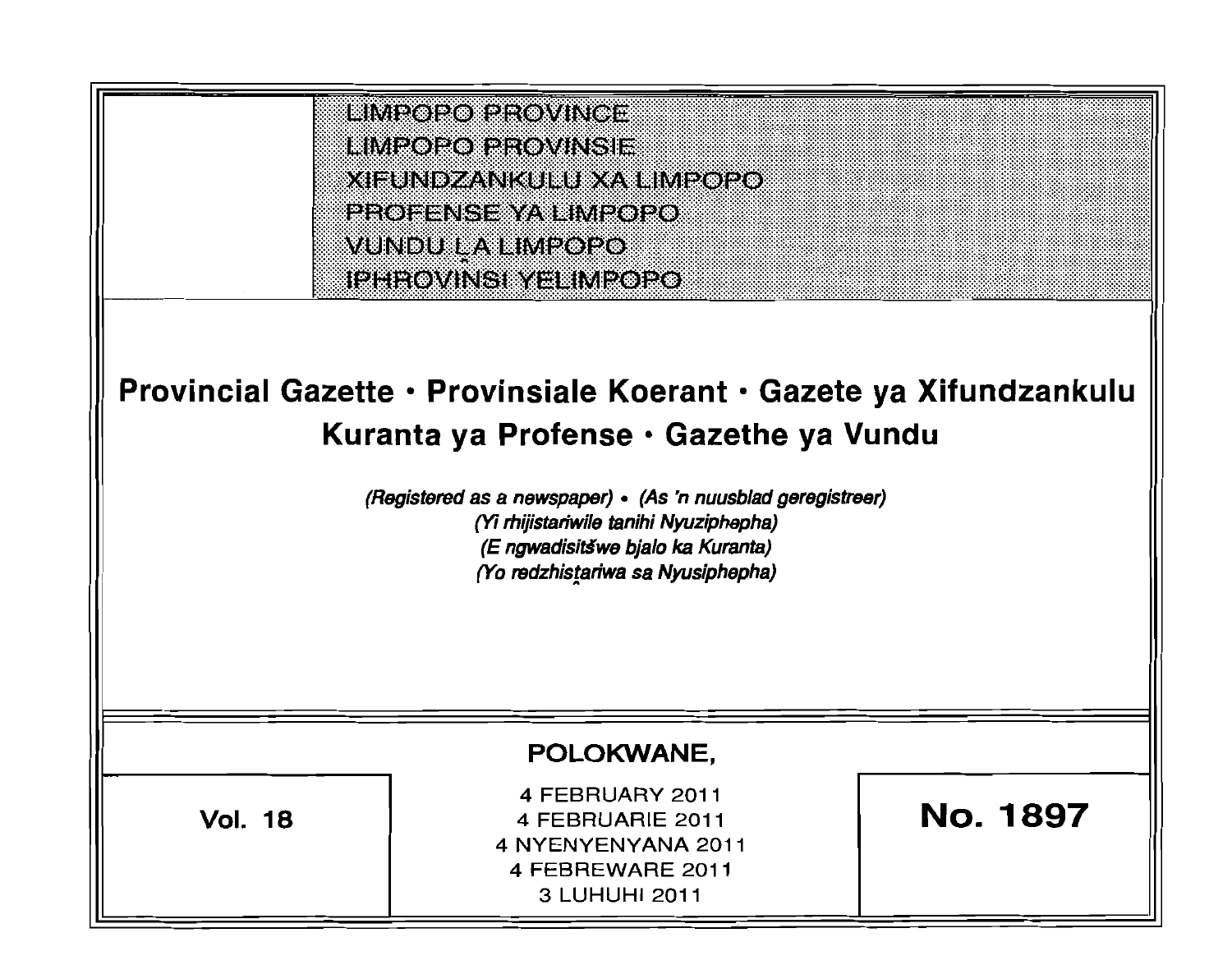# **IMPORTANT NOTICE**

**The Government Printing Works will not be held responsible for faxed documents not received due to errors on the fax machine or faxes received which are unclear or incomplete. Please be advised that an "OK" slip, received from a fax machine, will not be accepted as proof that documents were received by the GPW for printing. If documents are faxed to the GPW it will be the sender's responsibility to phone and confirm that the documents were received in good order.** 

**Furthermore the Government Printing Works will also not be held responsible for cancellations and amendments which have not been done on original documents received from clients.** 

# **CONTENTS • INHOUD**

| No. |                                                                                                               | Page<br>No. | Gazette<br>No. |
|-----|---------------------------------------------------------------------------------------------------------------|-------------|----------------|
|     | <b>GENERAL NOTICES · ALGEMENE KENNISGEWINGS</b>                                                               |             |                |
| 20  | Town-planning and Townships Ordinance (15/1986): Polokwane/Perskebult Amendment Scheme 203                    | 8           | 1897           |
| 20  | Ordonnansie op Dorpsbeplanning en Dorpe (15/1986): Polokwane/Perskebult-wysigingskema 203                     | 8           | 1897           |
| 21  | Town-planning and Townships Ordinance (15/1986): Polokwane/Perskebult Amendment Scheme 204                    | 8           | 1897           |
| 21  | Ordonnansie op Dorpsbeplanning en Dorpe (15/1986): Polokwane/Perskebult-wysigingskema 204                     | 9           | 1897           |
| 22  | Town-planning and Townships Ordinance (15/1986): Polokwane/Perskebult Amendment Scheme 206                    | 17          | 1897           |
| 22  | Ordonnansie op Dorpsbeplanning en Dorpe (15/1986): Polokwane/Perskebult-wysigingskema 206                     | 17          | 1897           |
| 23  | Town-planning and Townships Ordinance (15/1986): Greater Tubatse Amendment Scheme 35/2006                     | 9           | 1897           |
| 23  | Ordonnansie op Dorpsbeplanning en Dorpe (15/1986): Groter Tubatse-wysigingskema 35/2006                       | 9           | 1897           |
| 24  | Town-planning and Townships Ordinance (15/1986): Duiwelskloof/Ga-Kgapane Amendment Scheme 51                  | 9           | 1897           |
| 24  | Ordonnansie op Dorpsbeplanning en Dorpe (15/1986): Duiwelskloof/Ga-Kgapane-wysigingskema 51                   | 10          | 1897           |
| 25  |                                                                                                               | 10          | 1897           |
| 25  |                                                                                                               | 10          | 1897           |
| 26  | Town-planning and Townships Ordinance (15/1986): Greater Potgietersrus Amendment Scheme 294                   | 11          | 1897           |
| 26  |                                                                                                               | 11          | 1897           |
| 29  | Town-planning and Townships Ordinance (15/1986): Establishment of an integrated industrial and business       | 11          | 1897           |
| 29  | Ordonnansie op Dorpsbeplanning en Dorpe (15/1986): Stigting van geintegreerde industriële en besigheidsdorp:  |             |                |
|     |                                                                                                               | 12          | 1897           |
| 30  | Town-planning and Townships Ordinance (15/1986): Polokwane/Perskebult Amendment Schemes 199 & 200             | 12          | 1897           |
| 30  | Ordonnansie op Dorpsbeplanning en Dorpe (15/1986): Polokwane/Perskebult-wysigingskemas 199 & 200              | 13          | 1897           |
| 31  | Town-planning and Townships Ordinance (15/1986): Modimolle Local Municipality Amendment Schemes               | 13          | 1897           |
| 31  | Ordonnansie op Dorpsbeplanning en Dorpe (15/1986): Modimolle Plaaslike Munisipaliteit-wysigingskemas          | 14          | 1897           |
| 32  | Town-planning and Townships Ordinance (15/1986): Lephalale Town-planning Scheme, 2005                         | 14          | 1897           |
| 32  |                                                                                                               | 14          | 1897           |
| 33  | Removal of Restrictions Act (84/1967): Removal of conditions: Portion 1, Erf 292, Groblersdal Extension 2     | 15          | 1897           |
| 33  | Wet op die Opheffing van Beperkings (84/1967): Opheffing van voorwaardes: Gedeelte 1, Erf 292, Grobersdal-    |             |                |
|     |                                                                                                               | 15          | 1897           |
| 34  |                                                                                                               | 15          | 1897           |
| 34  |                                                                                                               | 16          | 1897           |
|     | <b>LOCAL AUTHORITY NOTICES · PLAASLIKE BESTUURSKENNISGEWINGS</b>                                              |             |                |
| 87  | Local Government Ordinance, 1939: Polokwane Local Municipality: Permanent closure: Portion of Webster Street, | 18          | 1897           |
| 87. | Ordonnansie op Plaaslike Bestuur, 1939: Polokwane Plaaslike Munisipaliteit: Permanente sluiting: Gedeelte van | 18          | 1897           |
| 88  | Town-planning and Townships Ordinance (15/1986): Polokwane Local Municipality: Declaration as an approved     | 19          | 1897           |
| 89  | Removal of Restrictions Act, 1967: Thabazimbi Local Municipality: Removal of conditions: Erf 40, Thabazimbi   | 24          | 1897           |

89 Wet op Opheffing van Beperkings, 1967: Thabazimbi Plaaslike Munisipaliteit: Opheffing van voorwaardes: Erf 40, Thabazimbi ......... .............................. ....... ..... ........................ ............................. ..... .... ......................... ...... ........... ......... 24 1897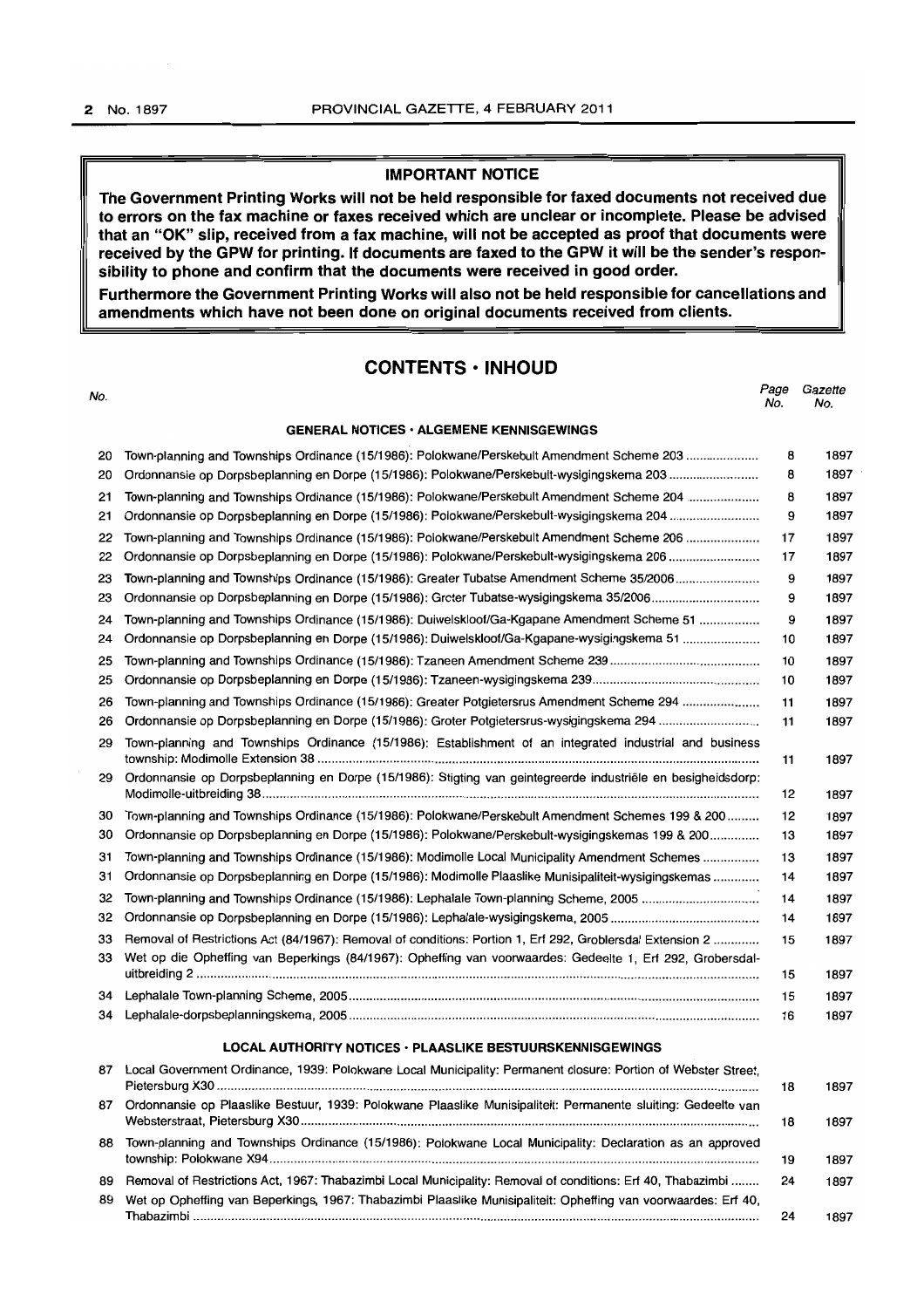$\overline{\phantom{a}}$ 

No.1897 3

| <b>IMPORTANT NOTICE</b>                                                                                                                                               |                                                              |  |  |  |  |
|-----------------------------------------------------------------------------------------------------------------------------------------------------------------------|--------------------------------------------------------------|--|--|--|--|
| The                                                                                                                                                                   |                                                              |  |  |  |  |
| <b>Limpopo Provincial Gazette Function</b>                                                                                                                            |                                                              |  |  |  |  |
| will be transferred to the                                                                                                                                            |                                                              |  |  |  |  |
| <b>Government Printer</b> in Pretoria                                                                                                                                 |                                                              |  |  |  |  |
| as from 1 November 2004                                                                                                                                               |                                                              |  |  |  |  |
| <b>NEW PARTICULARS ARE AS FOLLOWS:</b>                                                                                                                                |                                                              |  |  |  |  |
| <b>Physical address:</b>                                                                                                                                              | <b>Postal address:</b>                                       |  |  |  |  |
| <b>Government Printing Works</b><br>149 Bosman Street<br>Pretoria                                                                                                     | Private Bag X85<br>Pretoria<br>0001                          |  |  |  |  |
| <b>New contact persons:</b> Louise Fourie Tel.: (012) 334-4686<br>Mrs H. Wolmarans Tel.: (012) 334-4591                                                               |                                                              |  |  |  |  |
| Fax number: (012) 323-8805                                                                                                                                            |                                                              |  |  |  |  |
| E-mail address: hester.wolmarans@gpw.gov.za<br>louise.fourie@gpw.gov.za                                                                                               |                                                              |  |  |  |  |
| <b>Contact person for subscribers:</b>                                                                                                                                |                                                              |  |  |  |  |
|                                                                                                                                                                       | Mrs J. Wehmeyer Tel.: (012) 334-4753<br>Fax.: (012) 323-9574 |  |  |  |  |
| This phase-in period is to commence from 15 October 2004 (suggest date of advert)<br>and notice comes into operation as from 1 November 2004.                         |                                                              |  |  |  |  |
| Subscribers and all other stakeholders are advised to send their advertisements<br>directly to the Government Printing Works, two weeks before the 1st November 2004. |                                                              |  |  |  |  |
| In future, adverts have to be paid in advance<br>before being published in the Gazette.                                                                               |                                                              |  |  |  |  |
| <b>Advertising Manager</b>                                                                                                                                            |                                                              |  |  |  |  |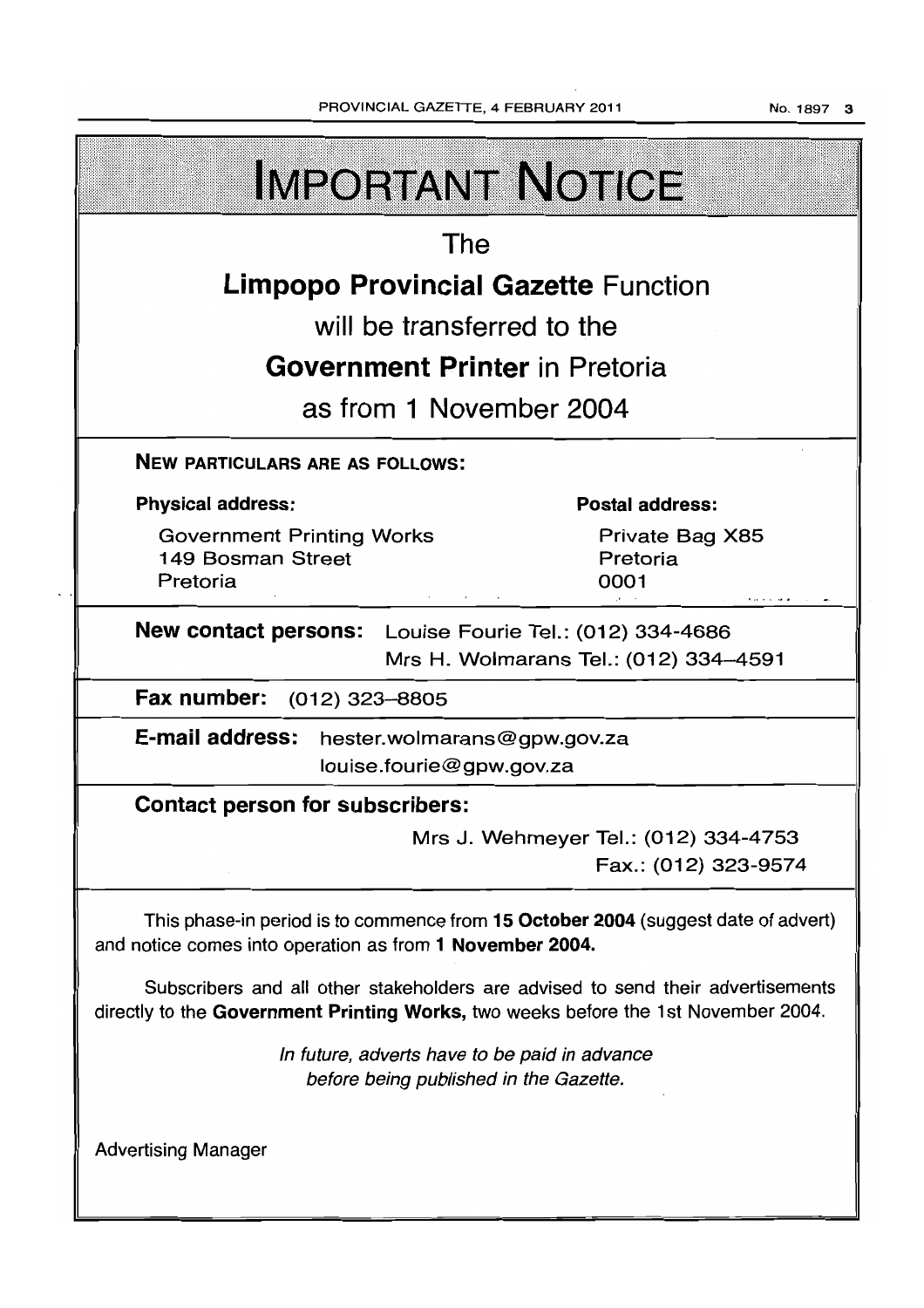IT IS THE CLIENTS RESPONSIBILITY TO ENSURE THAT THE CORRECT AMOUNT IS PAID AT THE CASHIER OR DEPOSITED INTO THE GOVERNMENT PRINTING WORKS BANK ACCOUNT AND ALSO THAT THE REQUISITION/COVERING LETTER TOGETHER WITH THE ADVERTISEMENTS AND THE PROOF OF DEPOSIT REACHES THE GOVERNMENT PRINTING WORKS IN TIME FOR INSERTION IN THE PROVINCIAL GAZETTE.

No ADVERTISEMENTS WILL BE PLACED WITHOUT PRIOR PROOF OF PRE-PAYMENT.

| $\frac{1}{4}$ page R 215.43<br>Letter Type: Arial<br>Size: 10<br>Line Spacing: At:<br>Exactly<br>11pt        |
|--------------------------------------------------------------------------------------------------------------|
|                                                                                                              |
|                                                                                                              |
| $\frac{1}{4}$ page R 430.87<br>Letter Type: Arial<br><b>Size: 10</b><br>Line Spacing: At:<br>Exactly<br>11pt |
|                                                                                                              |
|                                                                                                              |
| $\frac{1}{4}$ page R 646.31<br>Letter Type: Arial<br><b>Size: 10</b><br>Line Spacing: At:<br>Exactly<br>11pt |
|                                                                                                              |
|                                                                                                              |
| $\frac{1}{4}$ page R 861.74<br>Letter Type: Arial<br>Size: 10<br>Line Spacing: At:<br>Exactly<br>11pt        |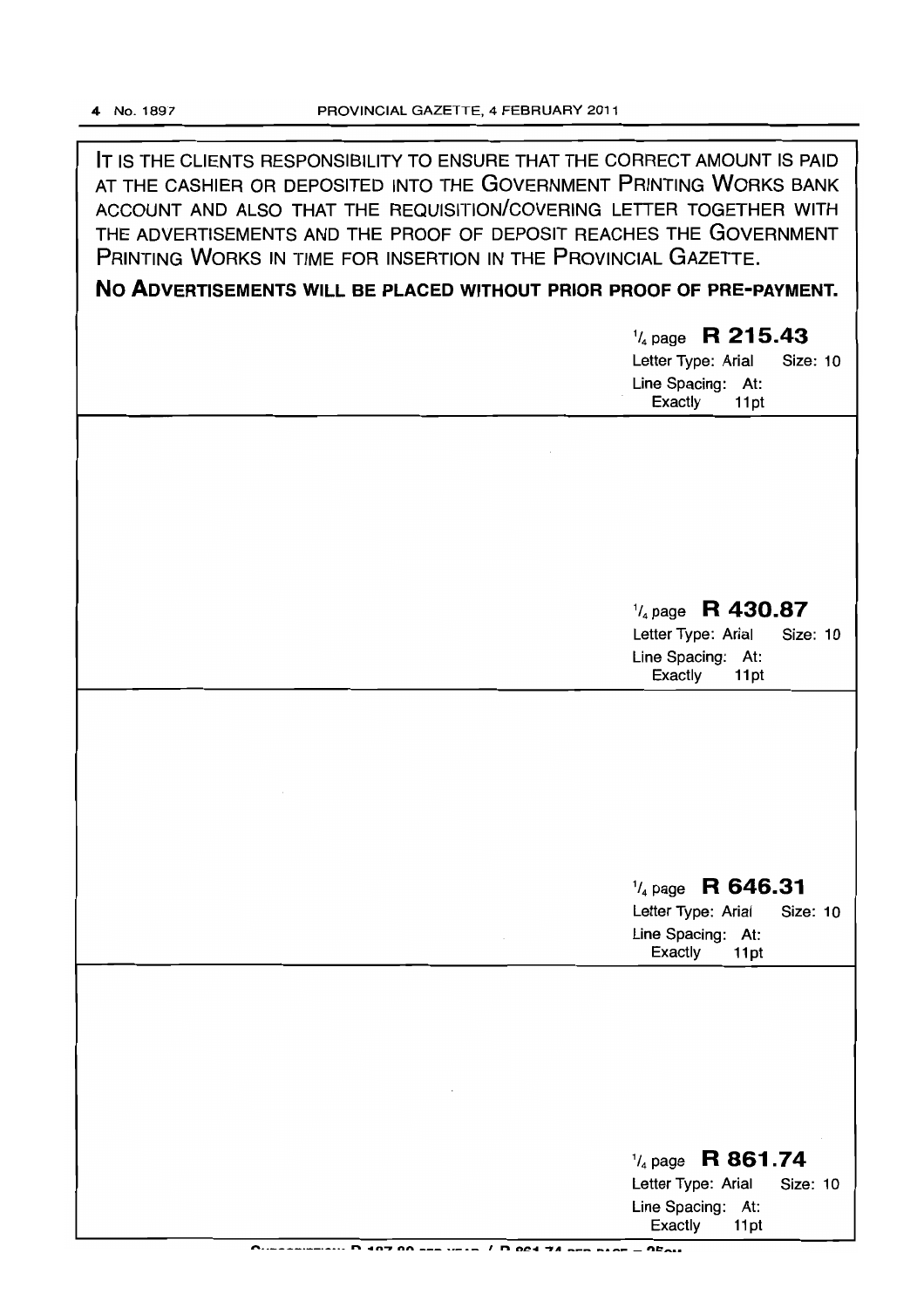# PROVINCIAL GAZETTE, 4 FEBRUARY 2011

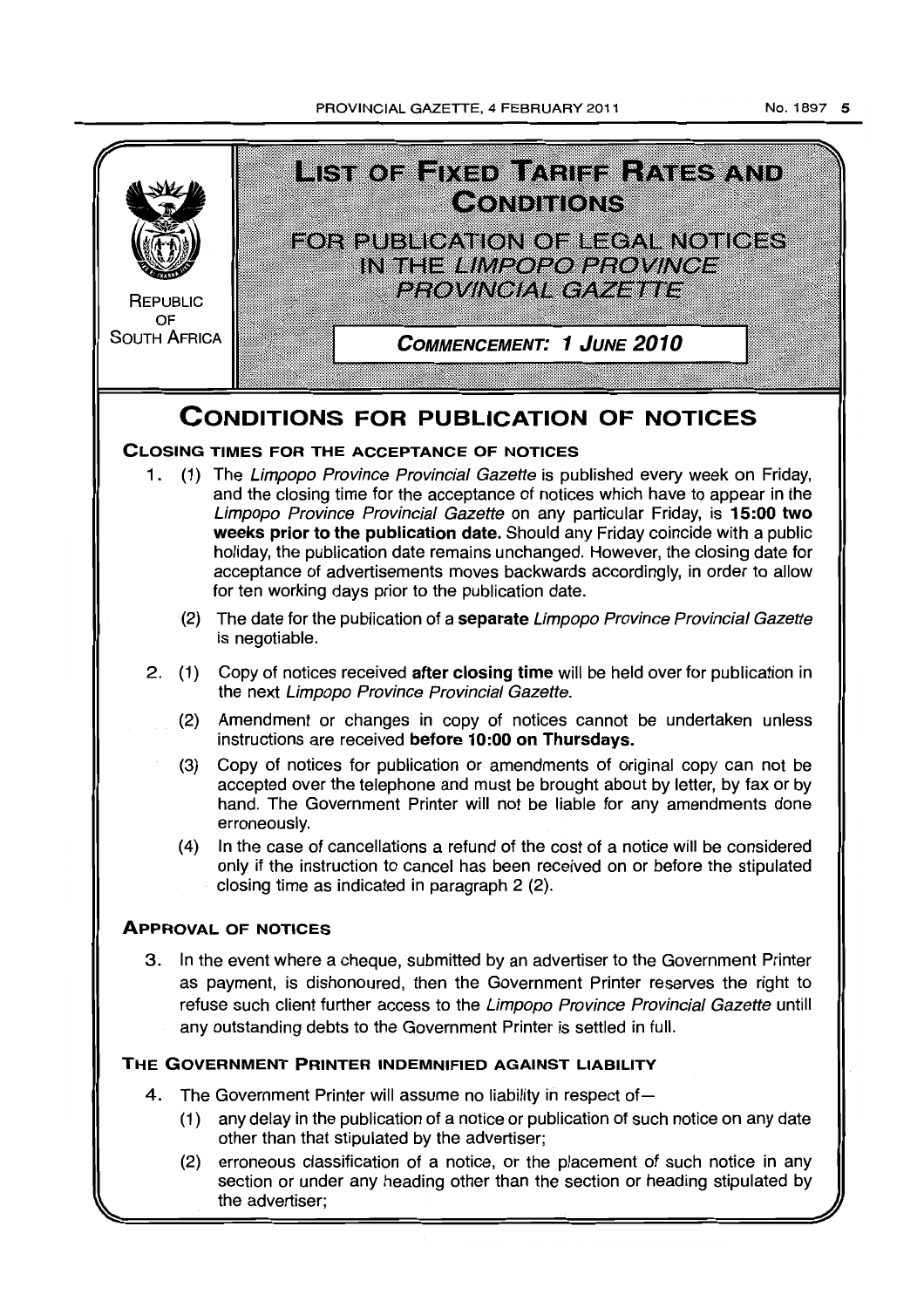(3) any editing, revision, omission, typographical errors or errors resulting from faint or indistinct copy.

# LIABILITY OF ADVERTISER

5. Advertisers will be held liable for any compensation and costs arising from any action which may be instituted against the Government Printer in consequence of the publication of any notice.

# **COPY**

- 6. Copy of notices must be typed on one side of the paper only and may not constitute part of any covering letter or document.
- 7. At the top of any copy, and set well apart from the notice, the following must be stated:

Where applicable

- (1) The heading under which the notice is to appear.
- (2) The cost of publication applicable to the notice, in accordance with the "Word Count Table".

# PAYMENT OF COST

- 9. With effect from 1 NOVEMBER 2004 no notice will be accepted for publication unless the cost of the insertion{s) is prepaid in CASH or by CHEQUE or POSTAL ORDERS. It can be arranged that money can be paid into the banking account of the Government Printer, in which case the deposit slip accompanies the advertisement before publication thereof.
- 10. (1) The cost of a notice must be calculated by the advertiser in accordance with the word count table.
	- (2) Where there is any doubt about the cost of publication of a notice, and in the case of copy, an enquiry, accompanied by the relevant copy, should be addressed to the Advertising Section, Government Printing Works, Private Bag X85, Pretoria, 0001 [Fax: (012) 323-8805], before publication.
- 11 . Overpayment resulting from miscalculation on the part of the advertiser of the cost of publication of a notice will not be refunded, unless the advertiser furnishes adequate reasons why such miscalculation occurred. In the event of underpayments, the difference will be recovered from the advertiser, and the notice{s) will not be published until such time as the full cost of such publication has been duly paid in cash or by cheque or postal orders, or into the banking account.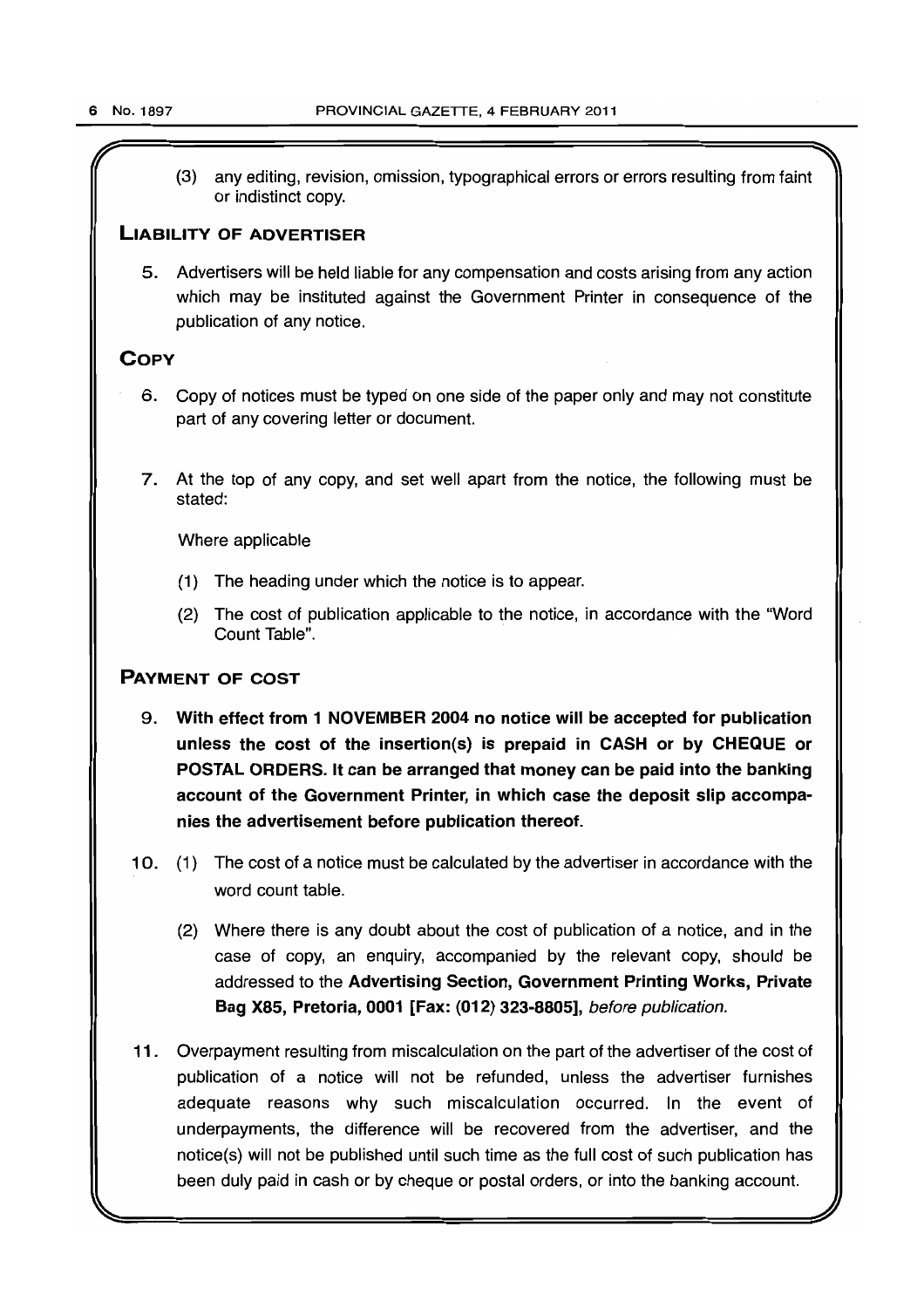- 12. In the event of a notice being cancelled, a refund will be made only if no cost regarding the placing of the notice has been incurred by the Government Printing Works.
- 13. The Government Printer reserves the right to levy an additional charge in cases where notices, the cost of which has been calculated in accordance with the Word Count Table, are subsequently found to be excessively lengthy or to contain overmuch or complicated tabulation.

# PROOF OF PUBLICATION

14. Copies of the Limpopo Province Provincial Gazette which may be required as proof of publication, may be ordered from the Government Printer at the ruling price. The Government Printer will assume no liability for any failure to post such Limpopo Province Provincial Gazette(s) or for any delay in despatching it/them.

# **GOVERNMENT PRINTERS BANK ACCOUNT PARTICULARS**

Bank:

ABSA

BOSMAN STREET

Account No.: 4057114016

Branch code: 632005

Reference No.: 00000049

Fax No.: (012) 323 8805

# Enquiries:

| Mrs. L. Fourie    | Tel.: (012) 334-4686 |
|-------------------|----------------------|
| Mrs. H. Wolmarans | Tel.: (012) 334-4591 |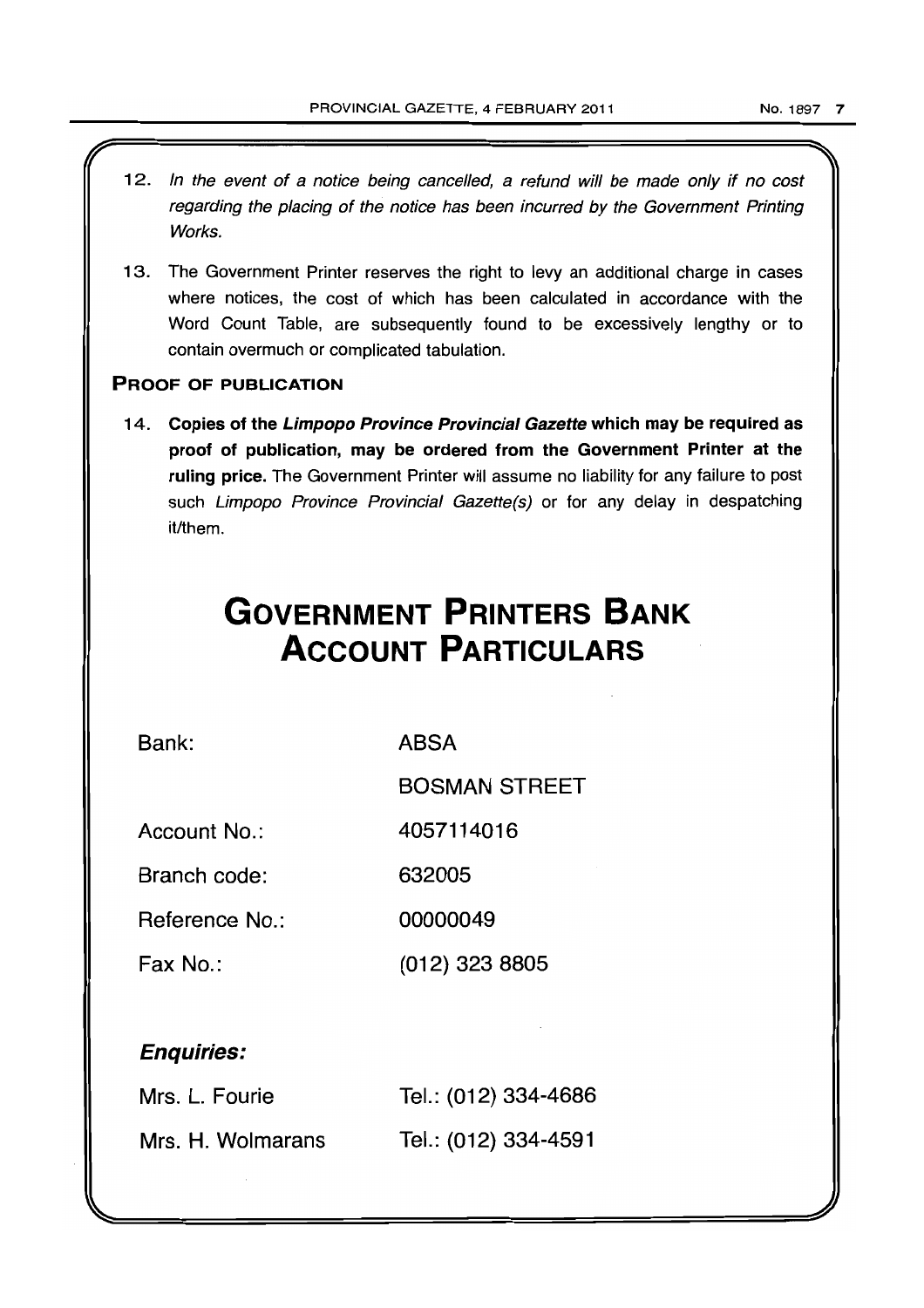# **GENERAL NOTICES • ALGEMENE KENNISGEWINGS**

# **GENERAL NOTICE 20 OF 2011**

#### **POLOKWANEIPERSKEBULT AMENDMENT SCHEME** 203

Davel Consulting Planners CC and/or Willem Gabriel Davel, being the authorized agent of the owner of the Remaining Extent of Erf 190, Pietersburg, hereby give notice in terms of section 56 (1)" of the Town-planning and Townships Ordinance, (Ordinance 15 of 1986), that we have applied to the Polokwane Municipality for the amendment of the town-planning scheme known as the Polokwane/Perskebult Town-planning Scheme, 2007, by the rezoning of the property described above, situated at 77 Bok Street, Polokwane, from "Residential 1" to "Business 2". The land is also being consolidated with the Remaining Extent of Erf 5727, Pietersburg.

Particulars of the application will lie for inspection during normal office hours at the office of the Town Planners, First Floor, West Wing, Civic Centre, Polokwane, for the period of 28 days from 28 January 2011.

Objections to or representations in respect of the application must be lodged with or made in writing to the Municipal Manager at the above address or at P.O. Box 111, Pietersburg, 0700, within a period of 28 days from 28 January 2011.

Address of agent: Davel Consulting Planners, PO Box 11110, Bendor, 0699. Tel. No. 082 468 0468, or 13 Watermelon Street, Platinum Park, Bendor. . **-.** 

### **ALGEMENE KENNISGEWING 20 VAN 2011**

# **POLOKWANEIPERSKEBULT-WVSIGINGSKEMA** 203

Davel Consulting Planners BK en/of Willem Gabriel Davel, synde die gemagtigde agent van die eienaar van die Resterende Gedeelte van Erf 190, Pietersburg, gee hiermee ingevolge artikel 56 (1) van die Ordonnansie op Dorpsbeplanning en Dorpe (Ordonnansie 15 van 1986), kennis dat ons by die Polokwane Munisipaliteit aansoek gedoen het om die wysiging van die dorpsbeplanningskema, bekend as die Polokwane/Perskebutt-dorpsbeplanningskema, 2007, deur die hersonering van genoemde eiendom geleë te Bokstraat 77, Polokwane, vanaf "Residensieel 1" na "Besigheid 2". Die grond word ook gekonsolideer met die Resterende Gedeelte van Erf 5727, Pietersburg.

Besonderhede van die aansoek Ie ter insae gedurende gewone kantoorure by die kantoor van die Stadsbeplanners, Eerste Verdieping, Wesvleuel, Burgersentrum, Polokwane, vir 'n tydperk van 28 dae vanaf 28 Januarie 2011.

Besware teen of vertoë ten opsigte van die aansoek moet binne 'n tydperk van 28 dae vanaf 28 Januarie 2011, skriftelik by of tot die Munisipale Bestuurder, by bovermelde adres of by Posbus 111, Polokwane, 0700, ingedien of gerig word.

Adres van agent: Davel Consulting Planners, Posbus 11110, Bendor, 0699. Tel. No. 082 468 0468, of Watermelonstraat 13, Platinum Park, Bendor.

28-04

# **GENERAL NOTICE 21 OF 2011**

#### **POLOKWANEIPERSKEBULT AMENDMENT SCHEME** 204

Davel Consulting Planners CC and/or Willem Gabriel Davel, being the authorized agent of the owner of the Remainder and Portions 1, 2 and 3 of Erf 6857, Pietersburg Ext. 11, hereby give notice in terms of section 56 (1) of the Town-planning and Townships Ordinance (Ordinance 15 of 1986), that we have applied to the Polokwane Municipality for the amendment of the town-planning scheme known as the Polokwane/Perskebult Town-planning Scheme, 2007, by the rezoning of the property described above, situated at 41,45 and 53 Gemini Street, and 2 Cygnus Street, Polokwane, from "Residential 2" to "Residential 3" with a further relaxation ito Clause 22 to the density of 64 dwelling units/ha iro Single Family Residences and 96 rooms/ha iro a Residential Building. Simultaneously, the land is being consolidated and subdivided.

Particulars of the application will lie for inspection during normal office hours at the office of the Town Planners, First Floor, West Wing, Civic Centre, Polokwane, for the period of 28 days from 28 January 2011.

Objections to or representations in respect of the application must be lodged with or made in writing to the Municipal Manager at the above address or at P.O. Box 111, Pietersburg, 0700, within a period of 28 days from 28 January 2011.

Address of agent: Davel Consulting Planners, PO Box 11110, Bendor, 0699. Tel. No. 082 468 0468, or 13 Watermelon Street, Platinum Park, Bendor.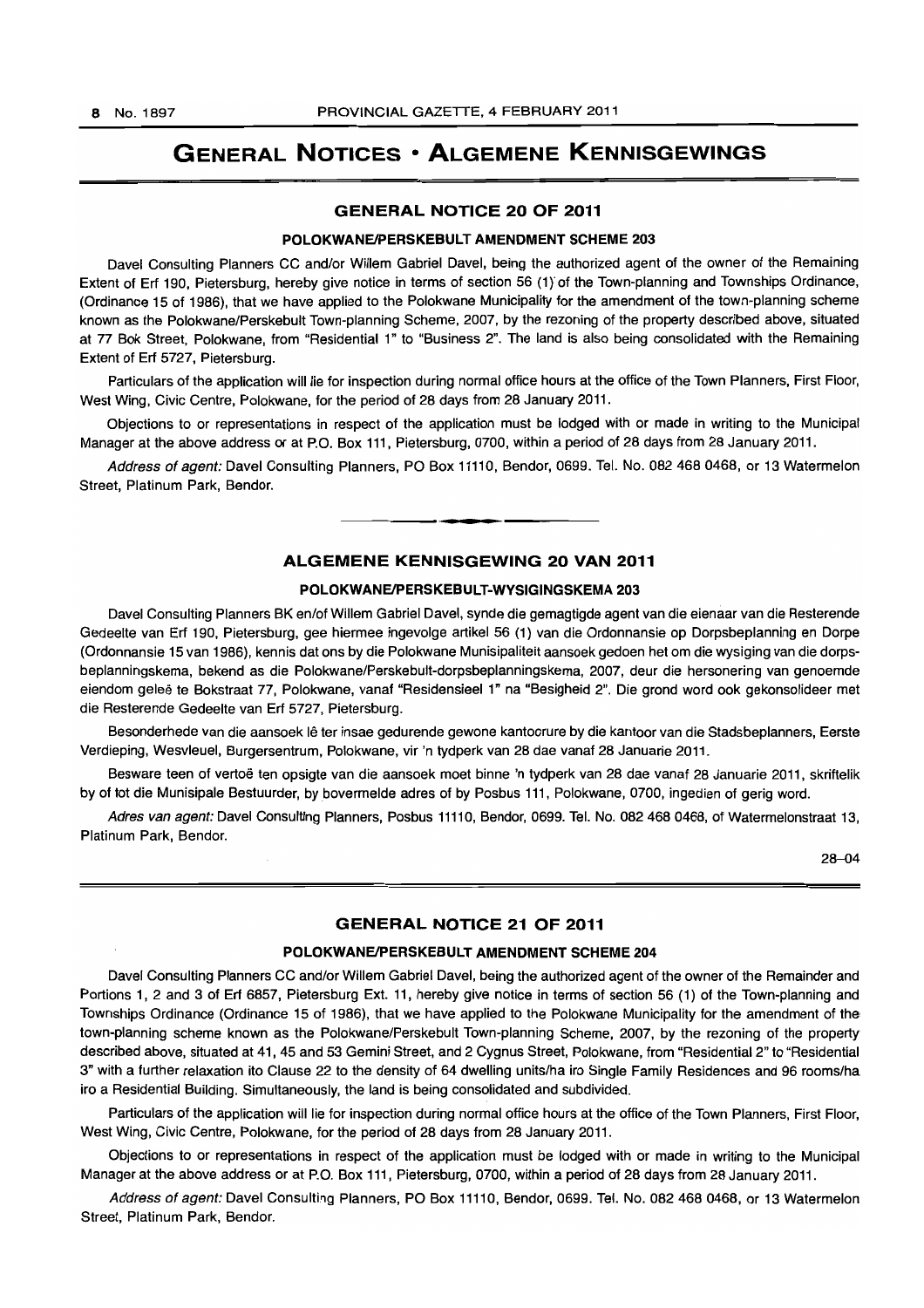# **ALGEMENE KENNISGEWING 21 VAN 2011**

#### **POLOKWANEIPERSKEBULT-WYSIGINGSKEMA 204**

Davel Consulting Planners BK en/of Willem Gabriel Davel, synde die gemagtigde agent van die eienaar van die Restant en Gedeeltes 1, 2 en 3 van Erf 6857, Pietersburg Uitbr. 11, gee hiermee ingevolge artikel 56 (1) van die Ordonnansie op Dorpsbeplanning en Dorpe (Ordonnansie 15 van 1986), kennis dat ons by die Polokwane Munisipaliteit aansoek gedoen het om die wysiging van die dorpsbeplanningskema, bekend as die Polokwane/Perskebult-dorpsbeplanningskema, 2007, deur die hersonering van genoemde eiendom geleë te Geministrate 41, 45 en 53, en Cygnusstraat 2, Polokwane, vanaf "Residensieel 2" na "Residensieel 3" met 'n verdere verslapping itv Klousule 22 na die digtheid van 64 wooneenhede/ha tov Enkelgesin Wonings en 96 kamers/ha tov 'n Residensiële Gebou. Die grond word ook gelyktydig gekonsolideer en onderverdeel.

Besonderhede van die aansoek lê ter insae gedurende gewone kantoorure by die kantoor van die Stadsbeplanners, Eerste Verdieping, Wesvleuel, Burgersentrum, Polokwane, vir 'n tydperk van 28 dae vanaf 28 Januarie 2011.

Besware teen of vertoë ten opsigte van die aansoek moet binne 'n tydperk van 28 dae vanaf 28 Januarie 2011, skriftelik by of tot die Munlsipale Bestuurder, by bovermelde adres of by Posbus 111, Polokwane, 0700, ingedien of gerig word.

Adres van agent: Davel Consulting Planners, Posbus 11110, Bendor, 0699, Tel. No. 082 468 0468, of Watermelonstraat 13, Platinum Park, Bendor.

28-04

# **GENERAL NOTICE 23 OF 2011**

#### **GREATER TUBATSE AMENDMENT SCHEME 35/2006**

I, Petrus Jacobus Buys, being the authorized agent of the owner of Erf 8249, Burgersfort Extension 30, hereby give notice in terms of section 56 (1) (b) (i) of the Town-planning and Townships Ordinance, 1986 (Ord. No. 15 of 1986), that I have applied to the Greater Tubatse Municipality for the amendment of the Greater Tubatse Land-Use Management Scheme, 2006, by: Rezoning of Erf 8249, Burgersfort Extension 30 from "Special" to "Business 2".

Particulars of the application will lie for inspection during normal office hours at the office of the Town Planner, Greater Tubatse Municipality, Ground Floor, Civic Centre, Kastania Street Extension, Burgersfort, for a period of 28 days from 28 January 2011.

Objections to or representations in respect of the application must be lodged with or made in writing to the Town Planner at the above address or at P.O. Box 206, Burgersfort, 1150, within a period of 28 days from 28 January 2011.

Address of the agent: Pieterse, Du Toit and Associates CC, P.O. Box 11306, Bendor Park, Polokwane, 0699. Tel: (015) 297-4970/1. Fax: (015) 297-4584.

**- .** 

# **ALGEMENE KENNISGEWING 23 VAN 2011**

#### **GROTER TUBATSE-WYSIGINGSKEMA 35/2006**

Ek, Petrus Jacobus Buys, synde die gemagtigde agent van die eienaar van Erf 8249, Burgersfort Uitbreiding 30, gee hiermee ingevolge artikel 56 (1) (b) (i) van die Ordonnansie op Dorpsbeplanning en Dorpe, 1986 (Ord. No. 15 van 1986), kennis dat ek by die Groter Tubatse Munisipaliteit aansoek gedoen het om die wysiging van die Groter Tubatse-grondgebruikbestuurskema, 2006, deur: Hersonering van Erf 8249, Burgersfort Uitbreiding 30 van "Spesiaal" na "Besigheid 2".

Besonderhede van die aansoek Ie ter insae gedurende gewone kantoorure by die kantoor van die Stadsbeplanner, Groter Tubatse Munisipaliteit, Grondvloer, Burgersentrum, Kastaniastraat-verlenging, Burgersfort, vir 'n tydperk van 28 dae vanaf 28 Januarie 2011.

Besware teen of vertoë ten opsigte van die aansoek moet binne 'n tydperk van 28 dae vanaf 28 Januarie 2011, skriftelik by of tot die Stadsbeplanner by bovermelde adres of by Posbus 206, Burgersfort, 1150, ingedien of gerig word.

Adres van agent: Pieterse, Du Toit en Assosiate BK, Posbus 11306, Bendor Park, Polokwane, 0699. Tel: (015) 297-4970/1. Faks: (015) 297-4584.

28-04

# **GENERAL NOTICE 24 OF 2011**

#### **DUIVELSKLOOF/GA-KGAPANE AMENDMENT SCHEME 51**

I, Petrus Jacobus Steyn, of the firm Futurescope Town and Regional Planners CC, being the authorized agent of the owner of Erven 2672 and 2673, Ga-Kgapane X5, hereby give notice in terms of section 56 (1) (b) (i) of the Town-planning and Townships Ordinance, 1986, that I have applied to the Greater Letaba Local Municipality for the amendment of the Duivelskloof/Ga-Kgapane Town-planning Scheme, 2000, by the rezoning of the properties described below: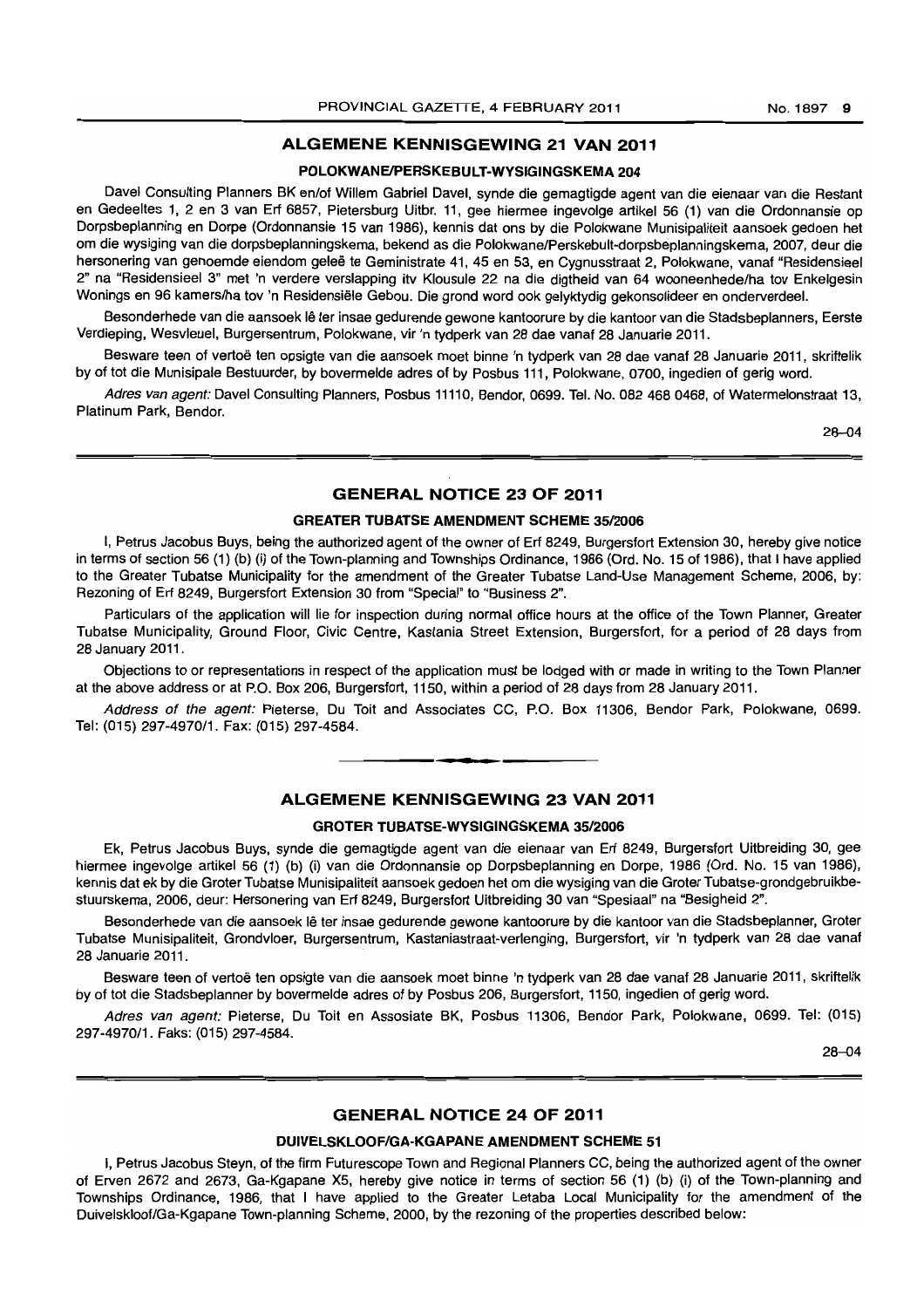Erven 2672 and 2673, Ga-Kgapane X5 from 'Residential' to 'Institutional' in order to provide for a church and related land uses.

Particulars of the application will lie for inspection during normal office hours at the office of the Municipal Manager, Civic Centre, Modjadjikloof, for a period of twenty-eight (28) days from 28 January 2011.

Objections to or representations in respect of the application must be lodged with or made in writing to the Municipal Manager at the above address or at P.O. Box 36, Modjadjikloof, 0835, within a period of twenty-eight {28} days from 28 January 2011.

Closing date for any objections: 25 February 2011.

Address of applicant: Futurescope, PO Box 59. Paardekraal. 1752. Tel: (011) 955-5537/082 821 9138. Fax: 086 612 8333.

# ALGEMENE KENNISGEWING 24 VAN 2011

**• •** 

#### DUIVELSKLOOF/GA-KGAPANE-WYSIGINGSKEMA 51

Ek, Petrus Jacobus Steyn, van die firma Futurescope Stads- en Streekbeplanners BK, synda die gemagtigde agent van die aienaar van Erwe 2672 en 2673, Ga-Kgapane Uitbreiding 5, gee hiermee ingevolge artikel 56 (1) (b) (i) van die Ordonnansie op Dorpsbeplanning en Dorpe. 1986. kennis dat ek by die Grater Letaba Munisipaliteit aansoek gedoen het vir die wysiging van die Duivelskloof/Ga-Kgapane-dorpsbeplanningskema, 2000. deur die hersonering van die eiendomme hieronder beskryf:

Erwe 2672 en 2673. Ga-Kgapane Uitbreiding 5, vanaf 'Residensieel' na 'tnstitusioneel' ten einde vir 'n kerk en aanverwante grondgebruike voorsiening te maak.

Besonderhede van die aansoek lê ter insae gedurende normale kantoorure by die kantoor van die Munisipaliteit Bestuurder, Burgersentrum, Modjadjikloof, vir 'n tydperk van agt-en-twintig (28) dae vanaf 28 Januarie 2011.

Enige persoon wie beswaar wil aanteken teen die aansoek of repliek wil indien, moet die beswaar skriftelik met die Munisipaliteit Bestuurder by bovermelde adres of by Posbus 36, Modjadji, 0835, ingedien word, binne 'n tydperk van agt-en-twintig (28) dae vanaf 28 Januarie 2011, indien.

Sluitingsdatum vir besware: 25 Februarie 2011.

Adres van applikant: Futurescope, Posbus 59, Paardekraal, 1752. Tel: (011) 955-5537/082 821 9138. Faks: 086 612 8333.

28-04

# GENERAL NOTICE 25 OF 2011

#### TZANEEN AMENDMENT SCHEME 239

We, Jacques du Toit & ASSOciates, Town and Regional Planners, being the authorized agent of the owner of the property mentioned below, hereby give notice in terms of section 56 (1) (b) (i) of the Town-planning and Townships Ordinance, 1986 (Ordinance 15 of 1986), that we have applied to the Greater Tzaneen Municipality for the amendment of the Tzaneen Townplanning Scheme, 2000, by the rezoning of the properties described below:

Proposed Ptn's 182, 183 and 184, Lushof 540LT (portions of Ptn 48, Lushof 540LT) situated 8 km east of Tzaneen and adjacent to the R71 National Road, from "Special" to "Agriculture".

Particulars of the application will lie for inspection during normal office hours at the office of the Municipal Manager, Civic Centre, Agatha Street, Tzaneen, for the period of 28 days from 28 January 2011.

Objections to or representations in respect of the application must be lodged with or made in writing to the Municipal Manager at the above address or at PO Box 24, Tzaneen, 0850, within a period of 28 days from 28 January 2011.

Address of agent: Jacques du Toit & Associates, PO Box 754, Tzaneen, 0850.

# ALGEMENE KENNISGEWING 25 VAN 2011

**•** 

#### TZANEEN-WYSIGINGSKEMA 239

Ons, Jacques du Toil & Medewerkers, Stads- en Streeksbeplanners, synde die gemagtigde agent van die eienaar van die eiendom hieronder genoem, gee hiermee ingevolge artikel 56 (1) (b) (i) van die Ordonnansie op Dorpsbeplanning en Dorpe, 1986 (Ordonnansie 15 van 1986), kennis dat ons by die Groter Tzaneen Munisipaliteit aansoek gedoen het om die wysiging van die Tzaneen-dorpsbeplanningskema, 2000, deur die hersonering van die eiendomme hieronder beskryf:

Voorgestelde Gedeeltes 182, 183 en 184, Lushof 540LT (gedeeltes van Ged 48 van Lushof 540LT), gelee 8 km oos van Tzaneen aangrensend tot die R71 Nasionale Pad, van "Spesiaal" na "Landbou".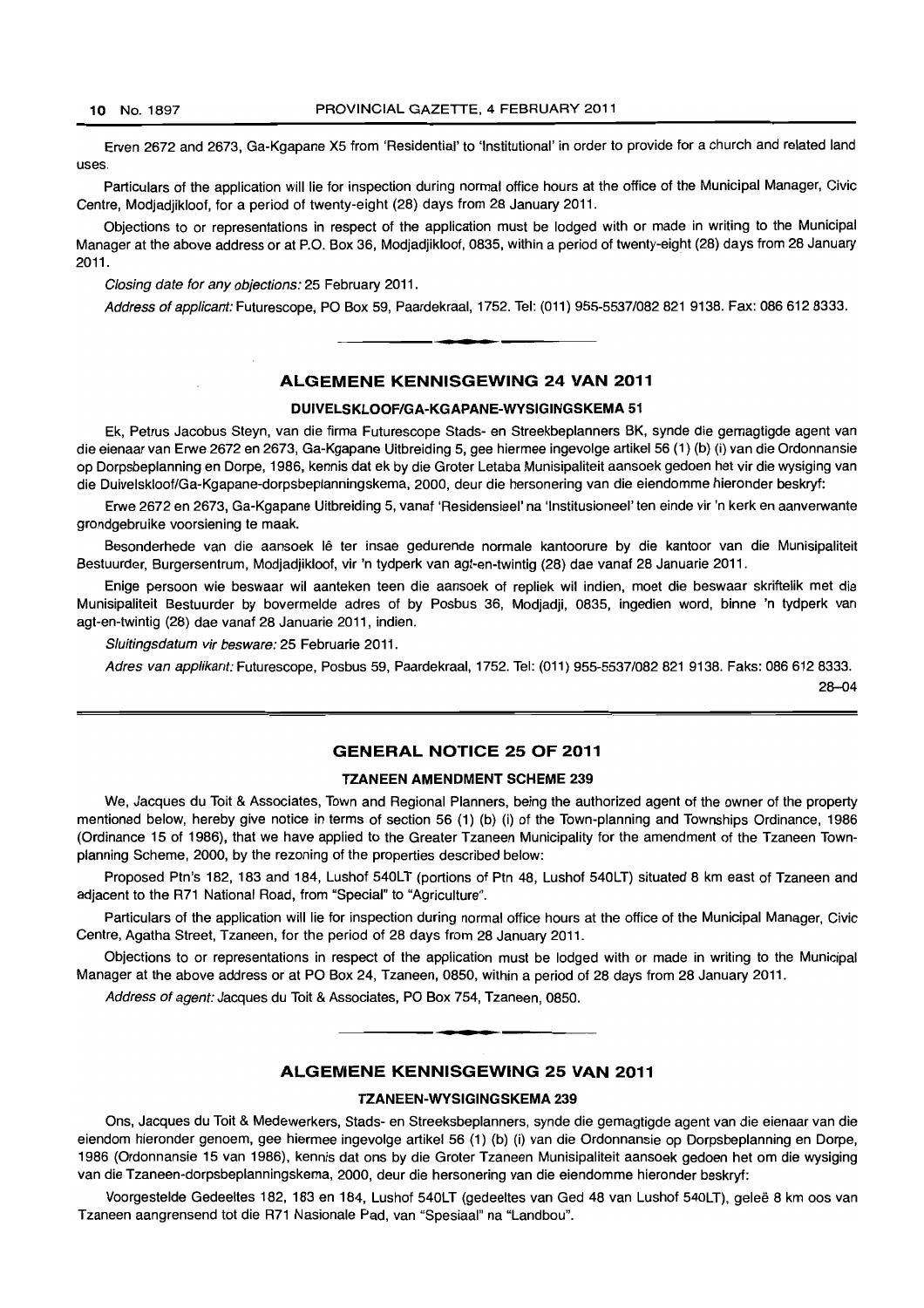Besonderhede van die aansoek lê ter insae gedurende gewone kantoorure by die kantoor van die Munisipale Bestuurder, Burgersentrum, Agathastraat, Tzaneen, vir 'n tydperk van 28 dae vanaf 28 Januarie 2011.

Besware teen of vertoë ten opsigte van die aansoek moet binne 'n tydperk van 28 dae vanaf 28 Januarie 2011, skriftelik by of tot die Munisipale Bestuurder by bovermelde adres of by Posbus 24, Tzaneen, 0850, ingedien of gerig word.

Adres van agent: Jacques du Toit & Medewerkers, Posbus 754, Tzaneen, 0850.

28-04

# GENERAL NOTICE 26 OF 2011

# GREATER POTGIETERSRUS AMENDMENT SCHEME 294

NOTICE OF APPLICATION FOR THE AMENDMENT OF THE GREATER POTGIETERSRUS TOWN-PLANNING SCHEME, 1997, IN TERMS OF SECTION 56 (1) (b) (i) OF THE TOWN-PLANNING AND TOWNSHIPS ORDINANCE, 1986 (ORDINANCE No. 15 OF 1986)

We, Urban Energy Town and Regional Planners, being the authorized agent of the owner of the erf mentioned below, hereby give notice in terms of section 56 (1) (b) (i) of the Town-planning and Townships Ordinance, 1986 (Ordinance No. 15 of 1986), that we have applied to the Mogalakwena Local Municipality for the amendment of the town-planning scheme, known as the Greater Potgietersrus Town-planning Scheme of 1997, for the rezoning of Portion 4 of Erf 540, Potgietersrus, situated at 81 Geyser Street, Mokopane, from "Residential 1", to "Institution" for the purpose of a House of Safety, subject to certain conditions.

Particulars of the application will lie for inspection during normal office hours at the office of the Municipal Manager: Civic Centre, Mokopane, for a period of 28 days from 28 January 2011 (being the first date of publication).

Objections to or representations in respect of the application must be lodged with or made in writing to the Municipal Manager at the above address or at PO Box 34, Mokopane, 0600, within a period of 28 days from 28 January 2011.

Address of agent: Urban Energy Town Planners, PO Box 309, Bendor Park, 0713. Tel: +27 79 886-3414. Fax: +27 86 565-8531. **-.** 

# ALGEMENE KENNISGEWING 26 VAN 2011

#### GROTER POTGIETERSRUS-WYSIGINGSKEMA 294

KENNISGEWING VAN DIE AANSOEK OM DIE WYSIGING VAN DIE GROTER POTGIETERSRUS-DORPSBEPLAN-NINGSKEMA, 1997, INGEVOLGE ARTIKEL 56 (1) (b) (i) VAN DIE ORDONNANSIE OP DORPSBEPLANNING EN DORPE, 1986 (ORDONNANSIE No. 15 VAN 1986)

Ons, Urban Energy Stads- en Streekbeplanners, synde die gemagtigde agent van die eienaar van die ondergenoemde erf, gee hiermee ingevolge artikel 56 (1) (b) (i) van die Ordonnansie op Dorpsbeplanning en Dorpe, 1986 (Ordonnansie 15 van 1986), kennis dat ons by die Mogalakwena Plaaslike Munisipaliteit aansoek gedoen het vir die wysiging van die dorpsbeplanningskema bekend as die Groter Potgietersrus-dorpsbeplanningskema van 1997, vir die hersonering van Gedeelte 4 van Erf 540, Potgietersrus, gelee te Geyserstraat Nommer 81, vanaf "Residensieel 1", na "Institusioneel" vir die doeleindes vir 'n Plek van Veiligheid, onderhewig aan sekere voorwaardes.

Besonderhede van die aansoek lê ter insae gedurende kantoorure by die kantoor van die Munisipale Bestuurder: Burgersentrum, Mokopane, vir 'n tydperk van 28 dae vanaf 28 Januarie 2011 (synde die eerste dag van publikasie).

Besware teen of vertoë ten opsigte van die aansoek moet binne 'n tydperk van 28 dae vanaf 28 Januarie 2011, skriftelik by of tot die Munisipale Bestuurder by bovermelde adres of by Posbus 34, Mokopane, 0600, ingedien of gerig word.

Adres van agent: Urban Energy Stads- en Streekbeplanners, Posbus 309, Bendor Park, 0713. Tel: +2779 886-3414. Faks: +27 86 565-8531.

28-04

# GENERAL NOTICE 29 OF 2011

NOTICE OF APPLICATION FOR THE ESTABLISHMENT OF AN INTEGRATED INDUSTRIAL AND BUSINESS TOWNSHIP

The Modimolle Local Municipality, hereby gives notice in terms of section 108.1 (a) of the Town-planning and Townships Ordinance, 1986 (Ordinance 15 of 1986), that an application to establish the township referred to in the Annexure hereto, has been submitted to the Divisional Manager: Town-planning.

Particulars of the application will lie for inspection during normal office hours at the offices of the Modimolle Local Municipality, The Divisional Manager: Town-planning, Ground Floor, Modimolle Municipal Building, Harry Gwala Street, Modimolle, for a period of 28 days from 4 February 2011.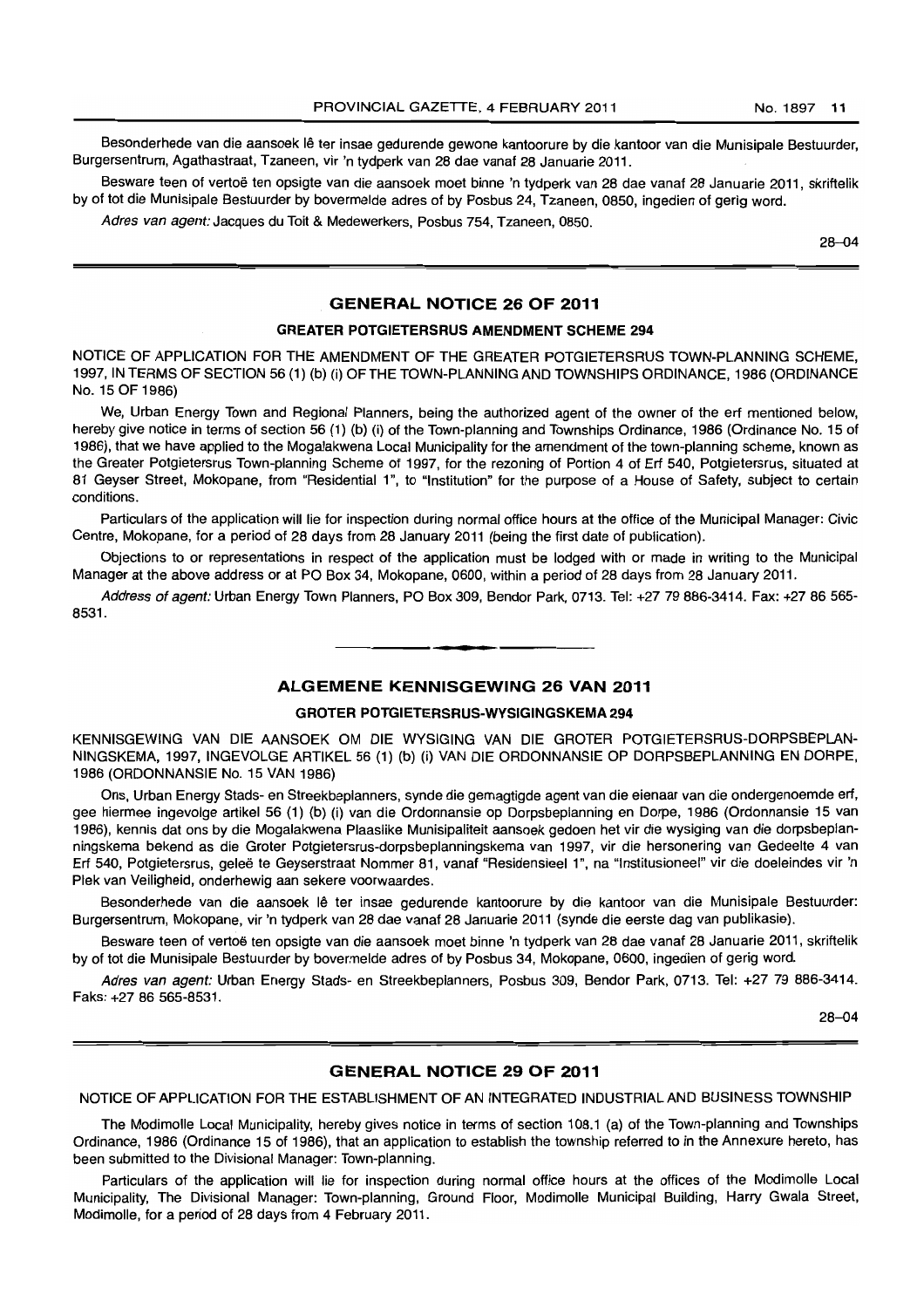Objections to or representations in respect of the application must be lodged with or made in writing to the Divisional Manager: Town-planning at the above physical address, or at Private Bag X1008, Modimolle, 0510, within a period of 28 days from 4 February 2011.

#### SCHEDULE

#### Name of township: Modimolle Extension 38.

Full name of owner: Modimolle Local Municipality.

Total erven in township: Erf 1-53, zoned "Industrial 1" and other related uses, subject to certain conditions.

Erf 54-58, zoned "Special" for a hotel, offices, show rooms, place of refreshment, retail outlets, service industries, multi-storey, residential component, place of entertainment, and other related uses, subject to certain conditions.

Description of land on which the township is to be established: A portion of the Remaining Extent of Portion 1 of the farm Nylstroom Town & Townlands 419KR.

Location of proposed township: Approximately 1.5 km to south of the CBD of Modimolle on the north-eastern corner of the intersection of Provincial Roads R33 and D1087.

Address of agent: Alto Africa Town-planning and Development Consultants, PO Box 3007, Modimolle, 0510. Tel/Cell: 083 659 4231. Email: altoafrica@mweb.co.za

### KENNISGEWING 29 VAN 2011

**• a** 

KENNISGEWING VAN AANSOEK OM STIGTING VAN GEINTEGREERDE INDUSTRIELE EN BESIGHEIDSDORP

Die Modimolle Plaaslike Munisipaliteit, gee hiermee ingevolge artikel 108. (a) van die Ordonnansie Dorpsbeplanning en Dorpe, 1986 (Ordonannsie No. 15 van 1986), kennis dat 'n aansoek om dorpstigting, soos in die Bylae hierby aangeheg uiteengesit, by die Divisie Bestuurder: Dorpsbeplaning, ingedien is.

Besonderhede van die aansoek lê ter insae gedurende gewone kantoorure by die kantore van die Modimolle Plaaslike Munisipaliteit, die Divisie Bestuurder: Dorpsbeplanning, Grondvloer. Modimolle Munisipale Gebou, Harry Gwalastraat. Modimolle, vir 'n tydperk van 28 dae vanaf 4 Februarie 2011.

Besware teen of vertoë ten opsigte van die aansoek moet binne 'n tydperk van 28 dae vanaf 4 Februarie 2011, skriftelik by of tot die Divisie Bestuurder: Dorpsbeplanning by bogemelde fisiese adres of by Privaatsak X1008, Modimolle, 0510, ingedien word.

### BVLAE

#### Naam van dorp: Modimolle Uitbrelding 38.

Volle naam van eienaar: Modimolle Local Municipality.

Aantal erwe in dorp: Erf 1-53, gesoneer "Industrieel 1" en ander verwante gebruike, onderworpe aan sekere voorwaardes.

Erf 54-58, gesoneer "Spesiaal" vir 'n hotel, kantore, vertoonlokale, verversingsplekke, vermaaklikheidsplekke, klienhandelsgebruike, diensnywerhede, multi verdieping woonkomponent en ander verwante gebruike, onderworpe aan sekere voorwaardes.

Beskrywing van grond waarop dorp gestig staan te word: 'n Gedeelte van die Restant van Gedeelte 1 van die plaas Nylstroom Town & Townlands 419KR.

Ligging van voorgestelde dorp: Ongeveer 1.5 km suid van die Modimolle SBG en op die noord-oostelike hoek van die kruising tussen die Provinsiale Paaie R33 en D1087.

Adres van agent: Alto Africa Town-planning and Development Consultants, Posbus 3007, Modimolle, 0510. Tel/Cell: 083 659 4231. Email: altoafrica@mweb.co.za

 $04 - 11$ 

# GENERAL NOTICE 30 OF 2011

#### POLOKWANE/PERSKEBULT AMENDMENT SCHEMES 199 AND 200

I, Theo Kotze, being the authorized agent of the owners of the properties mentioned below, hereby give notice in terms of section 56 (1) (b) (i) of the Town-planning and Townships Ordinance, 1986 (Ordinance 15 of 1986), that I have applied to the Polokwane Municipality for the amendment of the town-planning scheme known as the Polokwane/Perskebult Town-planning Scheme, 2007, in the following manner:

Polokwane/Perskebult Amendment Scheme 199: By the rezoning of Portion 1 of Erf 225, Annadale (situated at 9 Klipdam Street), from "Residential 1" to "Residential 3". The purpose with the application is to erect town houses on the property.

Polokwane/Perskebult Amendment Scheme 200: By the rezoning of the Remainder of Erf 224, Annadale (situated at 70 Pietersburg Street), from "Residential 1" to "Residential 3". The purpose with the application is to erect town houses on the property.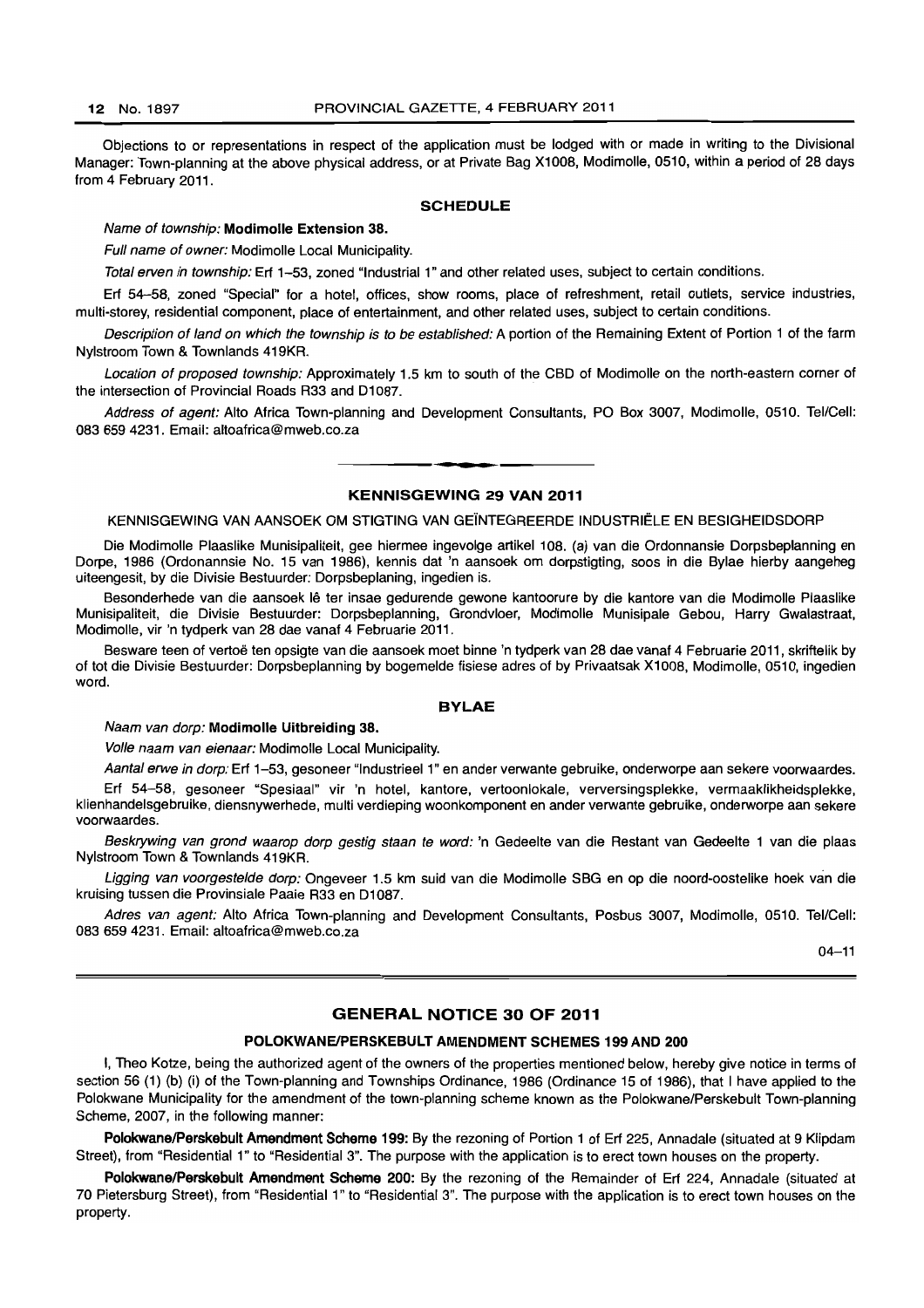Particulars of the applications will lie for inspection during normal office hours at the office of the Manager: Spatial Planning and Land Use Management, Room 125, First Floor, West Wing, Civic Centre, c/o Landros Mare and Bodenstein Streets, Polokwane, for a period of 28 days from 4 February 2011.

Objections to or representations in respect of the application must be lodged with or made in writing to the Manager: Spatial Planning and Land Use Management, Polokwane Municipality, at the above address or at P.O. Box 111, Polokwane, 0700, within a period of 28 days from 4 February 2011.

Date of first publication: 4 February 2011.

Agent: Developlan, P.O. Box 1883, Polokwane, 0700.

# • **• •**  ALGEMENE KENNISGEWING 30 VAN 2011

# POLOKWANE-/PERSKEBULT-WYSIGINGSKEMAS 199 EN 200

Ek. Thea Kotze, synde die gemagtigde agent van die eienaars van die ondergenoemde eiendomme gee hiermee ingevolge artikel 56 (1) (b) (i) van die Ordonnansie op Dorpsbeplaning en Dorpe (Ordonnansie 15 van 1986), kennis dat ek aansoek gedoen het by die Polokwane Munisipaliteit vir die wysiging van die dorpsbeplanningskema bekend as die Polokwane-/ Perskebult-dorpsbeplanningskema. 2007. op die volgende wyse:

Polokwane-/Perskebult-wysigingskema 199: Deur die hersonering van Gedeelte 1 van Erf 225, Annadale (geleë te Klipdamstraat 9), vanaf "Residensieel 1" na "Residensieel 3". Die doel met die aansoek is om meenthuise op die perseel te bou.

Polokwane-/Perskebult-wysigingskema 200: Deur die hersonering van die Restant van Erf 224, Annadale (geleë te Pietersburgstraat 70). vanaf "Residensieel 1" na "Residensieel 3". Die doel met die aansoek is om meenthuise op die perseel te bou.

Besonderhede van die aansoeke Ie ter insae gedurende gewone kantoorure by die kantoor van die Bestuurder: Ruimtelike Beplanning en Grondgebruikbestuurder. Kamer 125, Eerste Vloer. Westelike Vleuel, Burgersentrum. h/v Landros Mare- en Bodensteinstraaat. Polokwane, vir 'n tydperk van 28 dae vanaf 4 Februarie 2011.

Besware teen of vertoë ten opsigte van die aansoeke moet binne 'n tydperk van 28 dae vanaf 4 Februarie 2011, skriftelik by of tot die Bestuurder: Ruimtelike Beplanning en Grondgebruikbestuurder, Polokwane Munisipaliteit, by bovermelde adres of by Posbus 111, Polokwane, 0700, ingedien of gerig word.

Datum van eerste publikasie: 4 Februarie 2011.

Agent: Developlan, Posbus 1883. Polokwane, 0700.

 $04 - 11$ 

# GENERAL N01"ICE 31 OF 2011

# MODIMOLLE LOCAL MUNICIPALITY AMENDMENT SCHEMES

NOTICE OF APPLICATION FOR AMENDMENT OF THE TOWN-PLANNING SCHEME IN TERMS OF SECTION 56 (1) (b) (i) OF THE TOWN-PLANNING AND TOWNSHIPS ORDINANCE, 1986 (ORDINANCE 15 OF 1986)

I, Nicola Ludik, being the authorized agent for the registered owners of the following properties hereby give notice in terms of section 56 (1) (b) (i) of the Town-planning and Townships Ordinance, 1986, (Ordinance 15 of 1986), that I have applied to the Modimolle Local Municipality for the amendment of the Town-planning scheme in operation known as the Modimolle Land Use Scheme, 2004, by the rezoning of the properties described below, situated within the jurisdiction of the Modimolle Local Municipality from:

### Modimolle Amendment Scheme 237:

A 50 hectare portion of Portion 2 of the Farm Goedgevonden 104 KR., located in the Modimolle area of jurisdiction, from "Agriculture" to "Special" for a Photovoltaic Plant and such other associated and subservient land uses which the Municipality may approve with special consent, subject to certain conditions.

#### Modimolle Amendment Scheme 242:

A portion of the Remainder of Portion 9 (a portion of Portion 1) and the Remainder of Portion 17 (a portion of Portion 2), of the Farm Cyferfontein 457 KR.. located in the Modimolle Area of jurisdiction, from "Agriculture" to "Resort", and such other associated and subservient land uses which the Municipality may approve with special consent, subject to certain conditions.

#### Modimolle Amendment Scheme 243:

Portions 28 and 29 of the Farm Rietspruit 412 KR., located in the Modimolle Area of jurisdiction, from "Agriculture" to "Resort", and such other associated and subservient land uses which the Municipality may approve with special consent, subject to certain conditions.

All relevant documents relating to the applications wi! be open for inspection during normal office hours at the offices of the Modimolle Local Municipality, The Divisional Manager: Town-planning, Ground Floor, Modimolle Municipal Building, Harry Gwala Street, Modimolle, for a period of 28 days i.e 4 February 2011 to 4 March 2011.

Any person who wishes to object to the applications or submit representations in respect thereof must lodge the same in writing to Private Bag X1008, Modimolle, 0510, or lodge it with the Modimolle Local Municipality at its address and room number specified above on or before the 4 March 2011.

Name en address of agent: Nicola Ludik, P.O. Box 3007, Modimolle, 0510. 076 606 6372.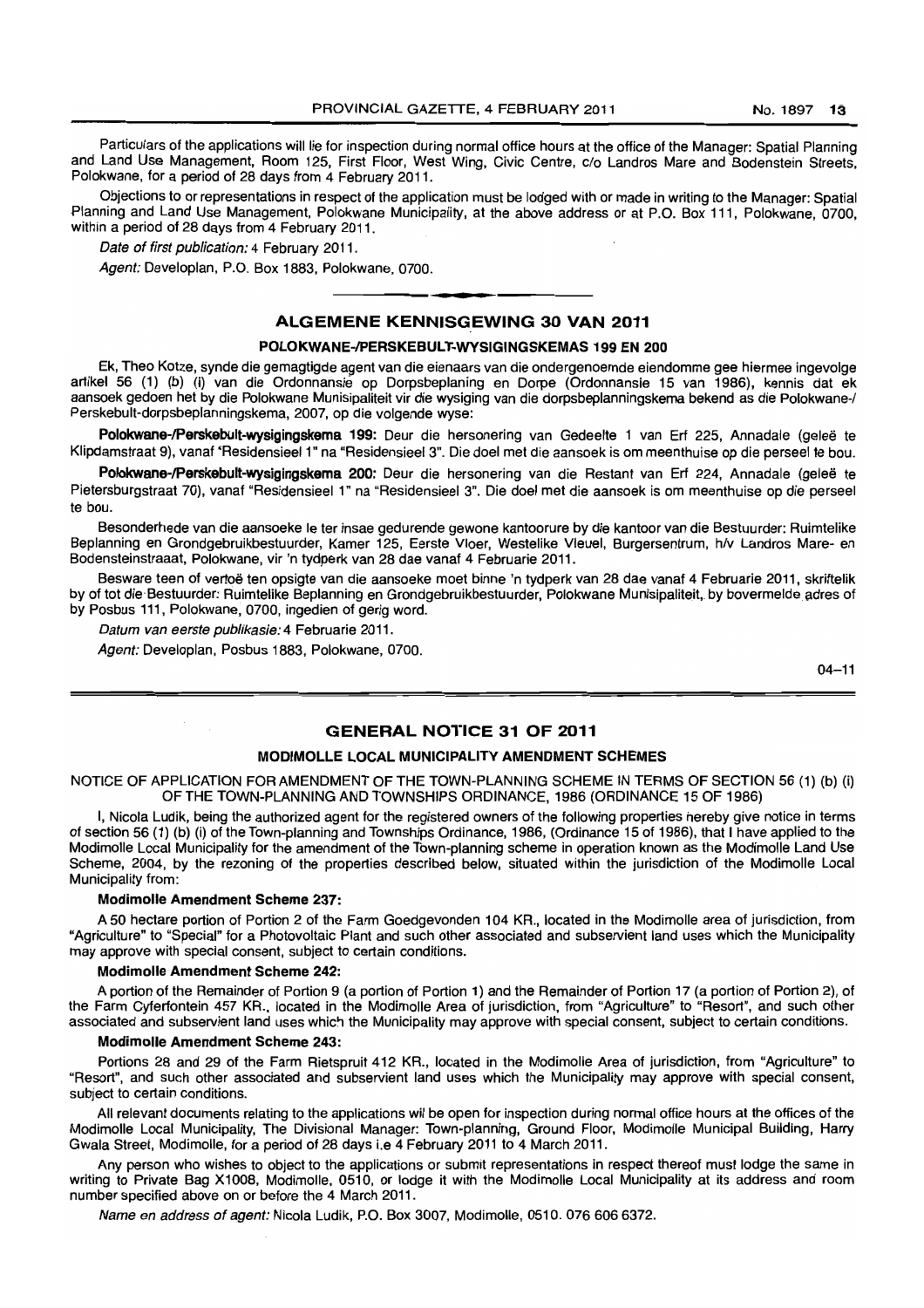# ALGEMENE KENNISGEWING 31 VAN 2011

#### MODIMOLLE PLAASLIKE MUNISIPALITEIT WYSIGINGSKEMAS

KENNISGEWING VAN AANSOEK OM WYSIGING VAN DIE DORPBEPLANNINGSKEMA INGEVOLGE ARTIKEL 56 (1) (b) (i) VAN DIE ORDONNANSIE OP DORPSBEPLANNING EN DORPE, 1986 (ORDONNANSIE 15 VAN 1986)

Ek, Nicola Ludik, synde die gevolmagde agent van die geregistreerde eienaars van die volgende eiendomme gee hiermee ingevolge artikel 56 (1) (b) (i) van die Ordonnansie op Dorpsbeplanning en Dorpe, 1986, kennis dat ek by die Modimolle Plaaslike Munisipaliteit, aansoek gedoen het om die wysiging van die Dorpsbeplanningskema bekend as die Modimolle Land Use Scheme, 2004, deur die hersonering van die eiendomme hieronder beskryf, gelee in die jurisdiksie van die Modimolle Plaaslike Munisipaliteit vanaf:

#### Modimolle wysigingskema 237

'n 50 hektaar gedeelte van Gedeelte 2 van die Plaas Goedgevonden 104 KR., gelee in die Modimolle jurisdiksiearea, vanaf "Landbou" na "Spesiaal" vir 'n Fotovoltaiese aanleg en sulke aanverwante en ondergeskikte gebruike as wat deur die Munisipaliteit goedgekeur mag word met 'n spesiale toestemming, onderworpe aan sekere voorwaardes;

#### Modimolle wysigingskema 242

'n Gedeelte van die Restant van Gedeelte 9 ('n gedeelte van Gedeelte 1) en die Restant van Gedeelte 17 ('n gedeelte van Gedeelte 2) van die Plaas Cyferfontein 457 KR., geleë in die Modimolle jurisdiksiearea, vanaf "Landbou" na "Oord" en sulke aanverwante en ondergeskikte gebruike as wat deur die Munisipaltiet goedgekeur mag word met 'n spesiale toestemming, onderworpe aan sekere voorwaardes;

#### Modimolle wysigingskema 243

Gedeeltes 28 en 29 van die Plaas Rietspruit 412 KR., in die Modimolle jurisdiksiearea, vanaf "Landbou" na "Oord" en sulke aanverwante en ondergeskikte gebruike as wat deur die Munisipaliteit goedgekeur mag word met 'n spesiale toestemming, onderworpe aan sekere voorwaardes;

Aile dokumente wat met die aansoek verband hou, sal tydens normale kantoorure vir besigtiging beskikbaar wees by die kantore van die Modimolle Plaaslike Munisipaliteit, Die Divisie Bestuurder: Dorpsbeplanning, Grondvloer, Modimolle Munisipale Gebou, Harry Gwalastraat, Modimolle, vir 'n tydperk van 28 dae, vanaf 4 Februarie 2011 tot 4 Maart 2011 .

Enige persoon wat beswaar wi! aanteken of voorleggings wi! maak met betrekking tot die aansoeke, moet sodanige beswaar of voorlegging op skrif rig aan Privaatsak X1008, Modimolle, 0510, of indien by Die Divisie Bestuurder: Dorpsbeplanning by die bostaande adres, op of voor 4 Maart 2011.

Naam en adres van agent: Nicola Ludik, Posbus 3007, Modimolle, 0510, 076 606 6372.

 $04 - 11$ 

# GENERAL NOTICE 32 OF 2011

#### LEPHALALE TOWN-PLANNING SCHEME, 2005

NOTICE IN TERMS OF SECTION 56 (1) (b) (i) OF THE TOWN-PLANNING AND TOWNSHIPS ORDINANCE, 1986 (ORDINANCE 15 OF 1986)

I, Wally Ross, being the authorised agent of the owner(s) of Erf 1325, Ellisras Extension 16 Township, hereby give notice in terms of section 56 (1) (b) (i) of the Town-planning and Townships Ordinance, 1986, that I have applied to the Lephalale Municipality, for the amendment of the town-planning scheme known as Lephalale Town-planning Scheme, 2005, by the rezoning of Erf 1325, Ellisras Extension 16 Township, situated along Diepkui! Crescent, from "Residential 1" to "Residential 2", subject to certain restrictive conditions.

Particulars of the application will lie for inspection during office hours at the office of the Manager: Corporate Services, Room D105, Municipal Offices, Lephalale Municipality, Lephalale, for a period of 28 days from 4 February 2011.

Any person who wishes to object to the application or submit representations in respect of the application may submit such objections or representations, in writing, to the Manager: Corporate Services, at the above address or at Private Bag X136, Lephalale, 0555, within a period of 28 days.

Name and address of the authorized agent: Ross and Cilliers Architects CC, Private Bag 20, Postnet, Onverwacht, 0557; 48 Ellis Street, ElUsras, 0555. Tel: (071) 600-3426. Fax: (086) 513-0691. E-mail: rosscilliers@gmail.com **-.** 

# ALGEMENE KENNISGEWING 32 VAN 2011

#### LEPHALALE-DORPSBEPLANNINGSKEMA, 2005

KENNISGEWING INGEVOLGE ARTIKEL 56 (1) (b) (i) VAN DIE ORDONNANSIE OP DORPSBEPLANNING EN DORPE, 1986 (ORDONNANSIE 15 VAN 1986)

Ek, Wally Ross, synde die gemagtigde agent van die eienaar van Erf 1325, Ellisras-uitbreiding 16 Dorpe, gee hiermee ingevolge artikel 56 (1) (b) (i) van die Ordonnansie op Dorpsbeplanning en Dorpe, 1986, kennis dat ek by die Lephalale Munisipaliteit, aansoek gedoen het om die wysiging van die dorpsbeplanningskema bekend as Lephalale-dorpsbeplanningskema, 2005, deur die hersonering van Erf 1325, Ellisras-uitbreiding 16, gelee na Diepkuilsingel van "Residensieel 1" na "Residensieel 2", onderworpe aan sekere beperkings.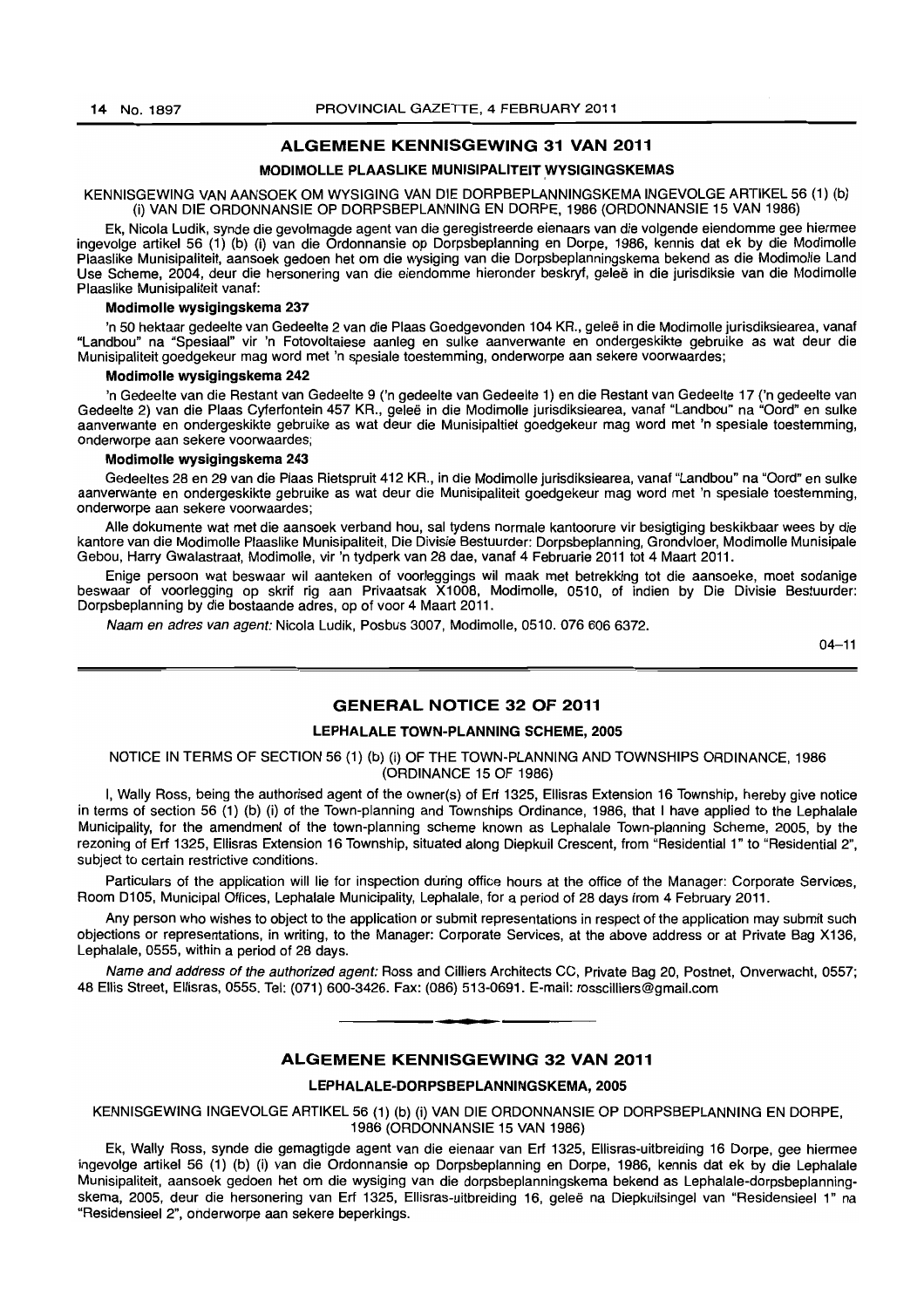Besonderhede van die aansoek lê ter insae gedurende normale kantoorure by die kantoor van die Bestuurder: Korporatiewe Dienste, Kamer D105, Munisipale Kantore, Lephalale Plaaslike Munisipaliteit, vir 'n tydperk van 28 dae vanaf 4 Februarie 2011.

Enige persoon wat beswaar wil maak teen die aansoek of vertoë wil rig ten opsigte van die aansoek moet sodanige besware of vertoë skriftelik by of tot die Bestuurder: Korporatiewe Dienste, by bovermelde adres of by Privaatsak X136, Lephalale, 0555, binne 'n tydperk van 28 dae.

Naam en adres van gemagtigde agent: Ross and Cilliers Architects CC, Private Bag 20, Postnet, Onverwacht, 0557; 48 Ellis Street, Ellisras, 0555. Tel: (071) 600-3426. Fax: (086) 513-0691. E-mail: rosscilliers@gmail.com

04-11

# **GENERAL NOTICE 33 OF 2011**

NOTICE IN TERMS OF THE REMOVAL OF RESTRICTIONS ACT, 1967 (ACT 84 OF 1967)

I, M. Brits, being the authorised agent of the owners hereby give notice in terms of Removal of Restrictions Act, 1967, that I have applied to the Limpopo Department of Local Government and Housing, Private Bag X9485, Polokwane, 0700, for the Removal of Restrictive conditions contained in the title deed of Portion 1 of Erf 292, Groblersdal Extension 2, which property is situated at 20 Kruger Street, Groblersdal Extension 2, an dthe simultaneous amendment of the Groblersdal Town-planning Scheme, 2006, by the rezoning of the property from "Residential 1" to "Business 1" in order to allow offices on the property, subject to conditions.

All relevant documents relating to the application will be open for inspection between 08hOO and 14hOO, at the office of the Director, Limpopo Department of Local Government and Housing, 28 Market Street, Polokwane, Limpopo, as well as office of the Manager Planning, Technical Services Department, 2 Grobler Avenue, Groblersdal, from 04 February 2011, until the 04 March 2011.

Any person who wishes to object to the application or submit representations in respect thereof must lodge the same in writing with the Department of Local Government and Housing, of the above address or Private Bag X9485, Polokwane, 0700, on or before 04 March 2011.  $\overline{a}$ 

Name and address of ownership: Roosmarie van Deventer CC, c/o Rinus Brits, P.O. Box 1133, Fontainebleau, 2032. Date of first publication: 04 February 2011.

#### **ALGEMENE KENNISGEWING 33 VAN 2011**

**• •** 

KENNISGEWING IN TERME VAN WET OP OPHEFFING VAN BEPERKINGS, 1967 (WET 84 VAN 1967)

Ek, M. Brits, synde die gemagtigde agent van die eienaars gee hiermee kennis in terme van Wet op Opheffing van Beperkings, 1967, dat ons aansoek gedoen het by die Limpopo Departement van Plaaslike Bestuurder en Behuising, Private Sak X9485, Polokwane, 0700, vir die opheffing van beperkende en ander voorwaardes in die titelakte van Gedeelte 1 van Erf 292, Groblersdal, Uitbreiding 2, watter eiendom gelee is te Krugerstraat 20, Groblersdal Uitbreifing 2, en die gelyktydige wysiging van die Groblersdal Dorpsbeplanningskema, 2006. deur die hersonering van die bogenoemde eiendom vanaf "Residensieel 1" na "Besigheid 1" ten eiende kantore op die eiendom toe te laat, onderhewig aan voorwaardes.

Die aansoek sal beskikbaar wees vir inspeksie tussen 08hOO en 14hOO, by die kantoor van die Direkteur: Limpopo Department Plaaslike Bestuur en Behuising, Marketstraat 28, Polokwane, Limpopo, asook kantoor van die Direktuer Tegniese Dienste, Groblerlaan 2, Groblersdal, 0470, van 04 Februarie 2011, tot en met 04 Maart 2011.

Enige sodanige persoon wat beswaar teen die aansoek wil aanteken of vertoë in verband daarmee wil rig, moet sodanige besware of vertoe skriftelik rig aan die Department van Plaaslike Bestuur en Behuising, by die bogenoemde adres of Private Sak X9485, Polokwane, 0700, op of voor 04 Maart 2011.

Naam en adres van eienaar: Roosmarie van Deventer CC, Rinus Brits, Posbus 1133, Fontainebleau, 2032.

Datum van eerste publikasie: 04 Februarie 2011.

 $04 - 11$ 

# **NOTICE 34 OF 2011**

#### NOTICE IN TERMS OF THE LEPHALALE TOWN-PLANNING SCHEME, 2005

Notice is hereby given that I, Wally Ross, the undersigned, intends to apply to the Lephalale Municipality for a consent use on Portion 21, of the farm Wonderboomhoek 550 LO, and the existing or proposed temporary building thereon for the following purposes:

1. "Agricultural" for purposes of accommodating a temporary contractor's camp.

In terms of the above-mentioned town-planning scheme the land is zone Agricultural. Plans and/or particulars relating to the application will lie for inspection during normal office hours at the office of: Ross and Cilliers Architects, 48 Ellis Street, Ellisras. Tel: (071) 600-3426 or E-mail: rosscilliers@gmail.com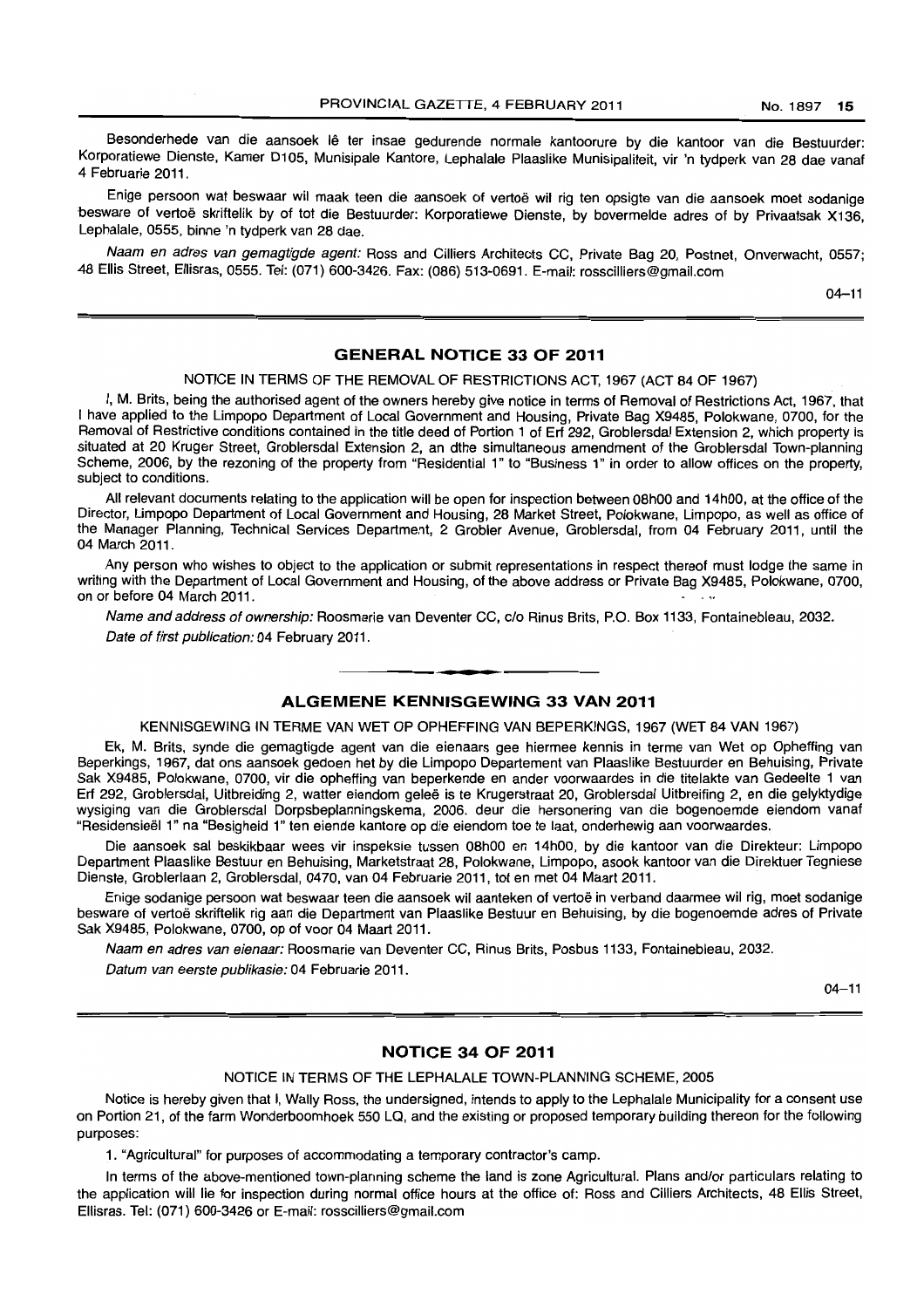Any person who desires to lodge his/her objections or comments against the application must do so in writing to both to: The Municipal Manager: Lephalale Local Municipality, Private Bag X136, Lephalale, 0555, as well as the applicant, not later than 28 days from 4 February 2011.

Postal address of the applicant: Ross and Cilliers Architects, Private Bag 20, Postnet, Onverwacht, 0557.

# **KENNISGEWING 34 VAN 2011**

KENNISGEWING INGEVOLGE LEPHALALE-DORPSBEPLANNINGSKEMA, 2005

Kennis geskied hiermee dat ek, Wally Ross, die ondergetekende, van voorneme is om by die Lephalale Munisipaliteit aansoek te doen om Gedeelte 20 van die plaas Wonderboomhoek 550 La, en die bestaande of voorgestelde geboue daarop vir die volgende doeleindes te gebruik:

1. Landbou-Tydelike gebruik as kontrakteurskamp.

Die sonering van die grond ingevolge bogenoemde dorpsbeplanningskema is Landbou, Planne en/of besonderhede aangaande hierdie aansoek Ie ter insae gedurende normale kantoorure by die kantore van: Ross and Cilliers Architects, 48 Ellis Street, Ellisras. Tel: (071) 600-3426 or E-mail: rosscilliers@gmail.com

Enige persoon wat beswaar of kommentaar wi! aanteken teen hierdie aansoek met dit skriftelik doen en indien by beide die: Munisipale Bestuurder, Lephalale Munisipaliteit, Privaatsak X136, Lephalale, 0555, sowel as die aansoeker, nie later nie as 28 dae vanaf 4 Februarie **2011** .

Postal address of the applicant: Ross and Cilliers Architects, Private Bag 20, Postnet, Onverwacht, 0557.

 $4 - 11$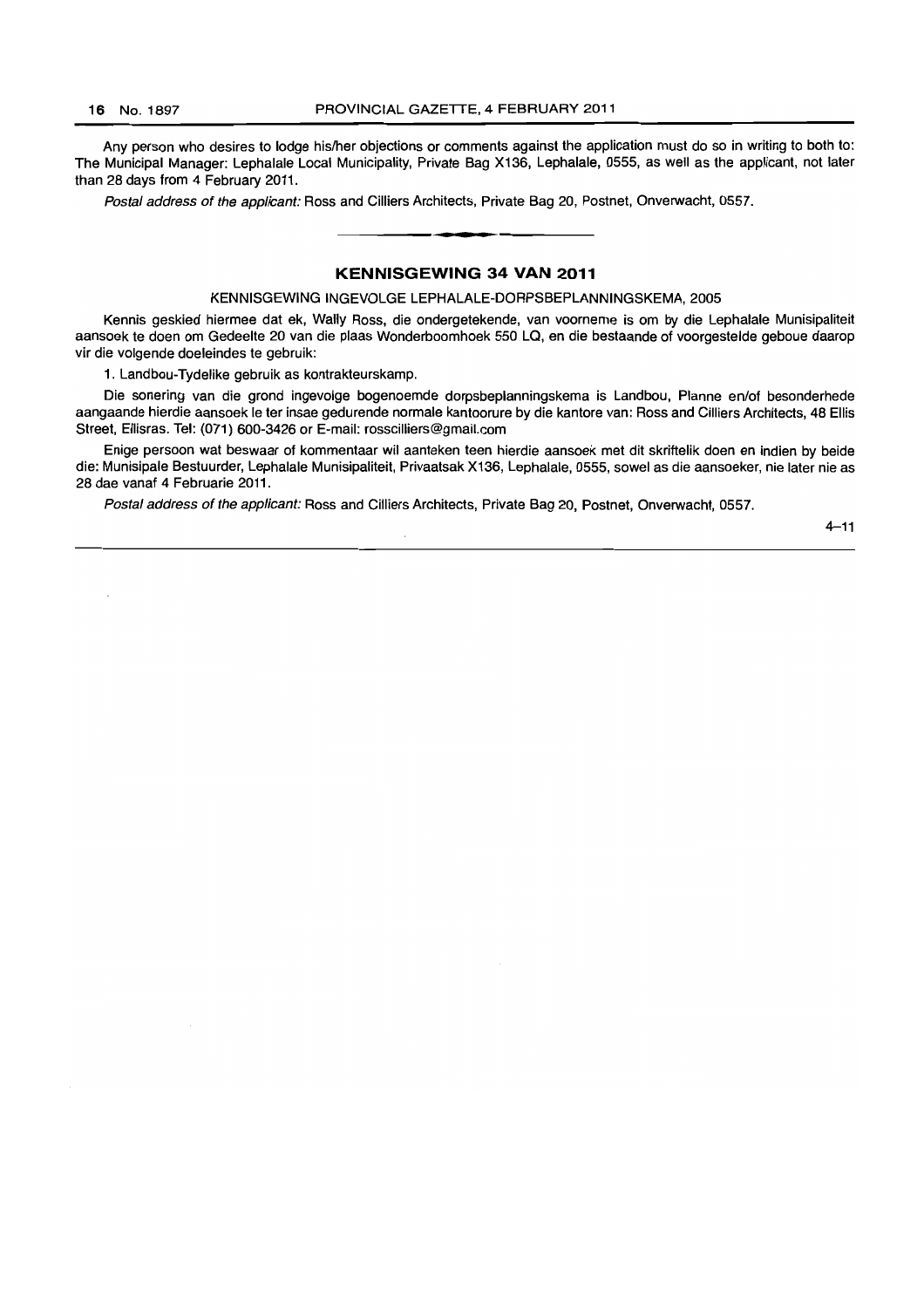# **NOTICE 22 OF 2011**

#### POLOKWANE/PERSKEBULT AMENDMENT SCHEME 206

# NOTICE OF APPLICATION FOR THE AMENDMENT OF THE POLOKWANE/PERSKEBUL T TOWNPLANNING SCHEME, 2007, IN TERMS OF SECTION 56(1)(B)(I) OF THE TOWNPLANNING AND TOWNSHIPS ORDINANCE, 1986 (ORDINANCE NO 15 OF 1986)

I, Charlotte van der Merwe, being the authorized agent of the owner of the erf mentioned below hereby give notice in terms of Section 56(1)(b)(i) of the Townplanning and Townships Ordinance, 1986 {Ordinance No 15 of 1986} that I have applied to the Polokwane Municipality for the amendment of the Townplanning Scheme known as the Polokwane/Perskebult Townplanning Scheme, 2007 in so far as the rezoning of the Remainder of Ert 830, Pietersburg, situated on the corner of Jorissen St and Plein St, Polokwane, from "Residential 1" to "Institutional" for the purpose of a dayclinic and subservient medical consulting rooms, as well written consent from the municipality to allow a "Kiosk" in terms of Clause 22 of the mentioned Scheme.

Particulars of the application will lie for inspection during normal office hours at the office of the Director: Spatial Planning and Land Use Management. first floor, Civic Centre, Landdros Mare Street, Polokwane for a period of 28 days from 28 January 2011.

Objections to or representations in respect of the application must be lodged with or made in writing to the Municipal Manager at the above address or at P O Box 111, POLOKWANE, 0700 within a period of 28 days from 28 January 2011.

Address of agent: Kamekho Town Planners POBox 4169 Polokwane 0700 Tel: 0152957382

# **KENNISGEWING 22 VAN 2011**

**-**

# POLOKWANE/PERSKEBULT WYSIGINGSKEMA 206

# KENNISGEWING VAN DIE AANSOEK OM DIE WYSIGING VAN DIE POLOKWANE/PERSKEBULT DORPSBEPLANNINGSKEMA, 2007 INGEVOLGE ARTIKEL 56(1)(B)(I) VAN DIE ORDONNANSIE OP DORPSBEPLANNING EN DORPE, 1986 (ORDONNANSIE NO 15 VAN 1986)

Ek, Charlotte van der Merwe, synde die gemagtigde agent van die eienaar van die ondergenoemde erf, gee hiermee ingevolge Artikel 56(1)(b)(i) van die Ordonnansie op Dorpsbeplanning en Dorpe, 1986 (Ordonnansie 15 van 1986) kennis dat ek by die Polokwane Munisipaliteit aansoek gedoen het om die wysiging van die Dorpsbeplanningskema bekend as die Polokwane/Perskebult Dorpsbeplanningskema, 2007 deur die hersonering van Restant van Erf 830, Pietersburg, gelee op die hoek van Jorissenstr en Pleinstr, Polokwane, vanaf "Residensieel. 1" na "Inrigting" vir die doeleindes van 'n dagkliniek en ondergeskikte mediese spreekkamers, sowel . as as skriftelike toestemming van die munisipaliteit om 'n "Kiosk" in terme van Klousule 22 van die Skema toe te laat.

Besonderhede van die aansoek lê ter insae gedurende kantoorure by die kantoor van die Direkteur: Ruimtelike Beplanning en Grondgebruikbestuur, eerste vloer, Burgersentrum, Landdros Marestraat, Polokwane vir 'n tydperk van 28 dae vanaf 28 Januarie 2011.

Besware teen of vertoë ten opsigte van die aansoek moet binne 'n tydperk van 28 dae vanaf 28 Januarie 2011 skriftelik by of tot die Munisipale Bestuurder by bovermelde adres of by Posbus 111, POLOKWANE, 0700 ingedien of gerig word.

Adres van Agent: Kamekho Stadsbeplanners Posbus 4169 Polokwane 0700 Tel: 0152957382

28-4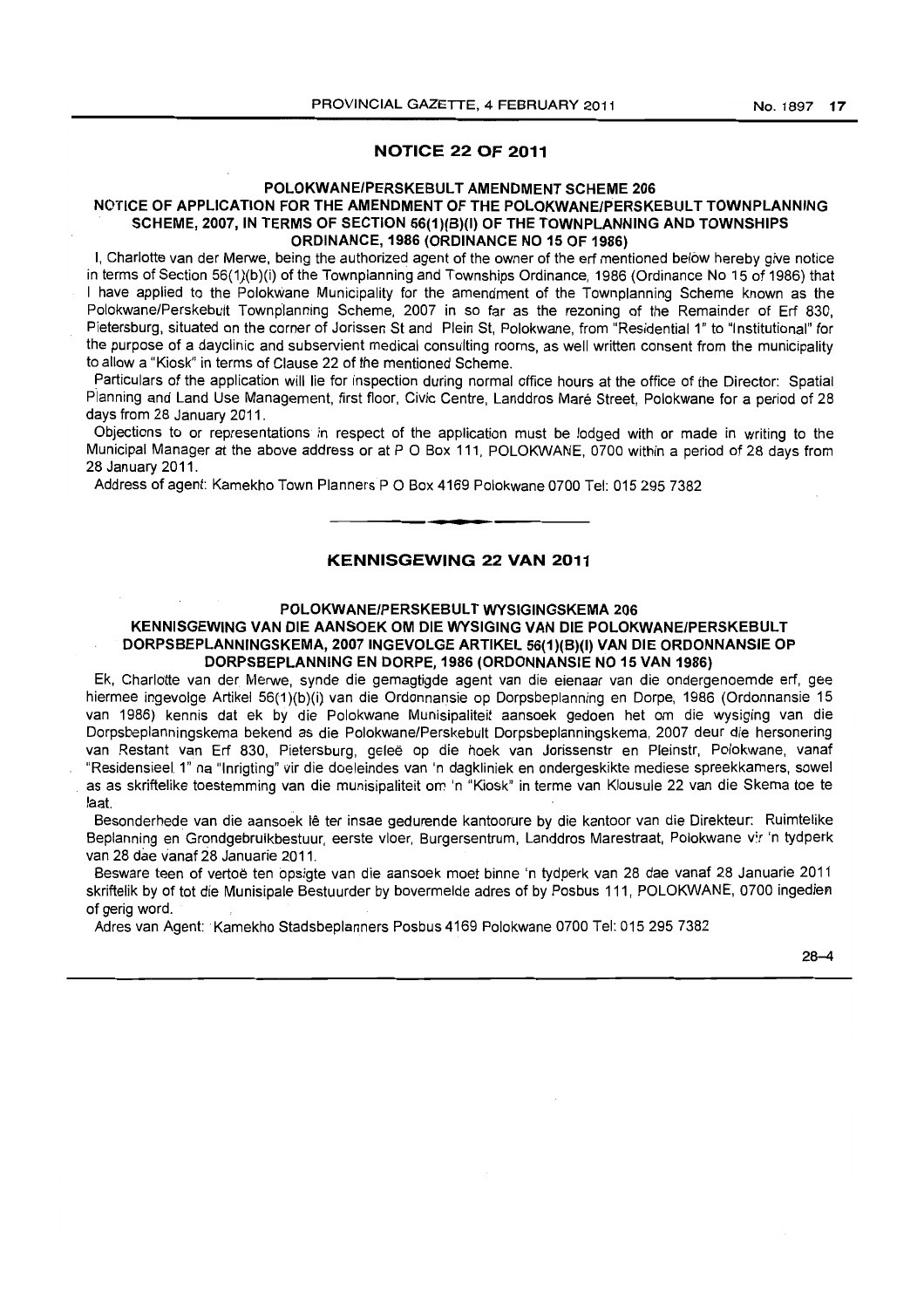# **LOCAL AUTHORITY NOTICES** PLAASLIKE BESTUURSKENNISGEWINGS

# LOCAL AUTHORITV NOTICE 87

POLOKWANE LOCAL MUNICIPALITY

#### PERMANENT CLOSURE OF THE PORTION OF WEBSTER STREET LOCATED IN PIETERSBURG X30

Notice is hereby given in terms of the provisions of section 67 of the Local Government Ordinance, 1939, that the Polokwane Local Municipality proposed to permanently close the extension of Webster Street running through Pietersburg C30, to Road P201/1.

Particulars of the application will lie for inspection during normal office hours at the office of the Manager: Spatial Planning and Land Use Management, Directorate Planning and Development, Polokwane Municipality, First Floor, West Wing, Civic Centre, Landdros Mare Street, Polokwane, for a period of 30 days from 4 February 2011.

Objections to or representations in respect of the application must be lodged with or made in writing to the town planner at the above address or at P.O. Box 111, Polokwane, 0700, within a period of 30 days from 4 February 2011.

All correspondence also to be forwarded to: Pieterse, Du Toit and Associates CC, P.O. Box 11306, Bendor, 0713. Tel: (015) 297-497011. Fax: (015) 297-4584. E-mail: theo@profplanners.co.za

#### Mrs F LAMOLA, Municipal Manager

#### PLAASLIKE BESTUURSKENNISGEWING 87

I **\_ •** 

#### POLOKWANE PLAASLIKE MUNISIPALITEIT

# PERMANENTE SLUITING VAN DIE GEDEELTE VAN WEBSTERSTRAAT GELEE IN PIETERSBURG X30

Kennis geskied hiermee ingevolge artikel 67 van die Ordonnansie op Plaaslike Bestuur, 1939, dat die Polokwane Plaaslike Munisipaliteit van voornemens is om die verlenging van Websterstraat na Pad P201/1, deur Pietersburg X30, permanent te sluit.

Besonderhede van die aansoek lê ter insae gedurende gewone kantoorure by die kantoor van die bestuurder: Ruimtelike Beplanning & Grondgebruiksbeheer, Direktoraat Beplanning en Ontwikkeling, Polokwane Munisipaliteit, Eerste Vlaer, Wesvleuel, Burgersentrum, Landdros Maréstraat, Polokwane, vir 'n tydperk van 30 dae vanaf 4 Februarie 2011.

Besware teen of vertoë ten opsigte van die aansoek moet binne 'n tydperk van 30 dae vanaf 4 Februarie 2011 skriftelik by of tot die Stadsbeplanner by bovermelde adres of by Posbus 111, Polokwane, 0700, ingedien of gerig word.

Aile korrespondensie moet ook aangestuur word na: Pieterse, Du Toit en Assosiate BK, Posbus 11306, Bendor, 0713. Tel: (015) 297-4970/1. Fax: (015) 297-4584. E-pos: theo@profplaoners.co.za

#### Mev. F LAMOLA, Munisipale Bestuurder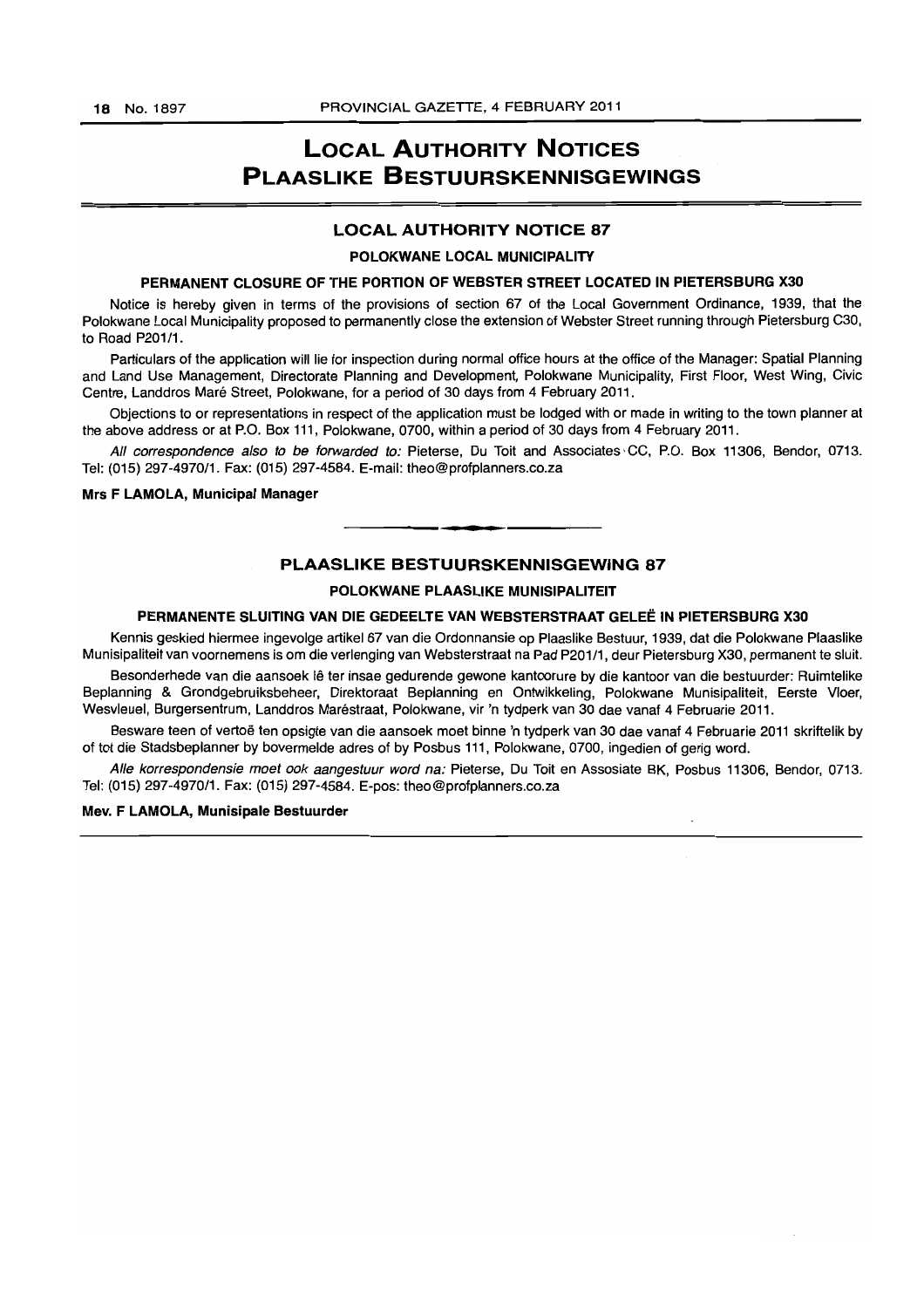# LOCAL AUTHORITY NOTICE 88

#### POLOKWANE LOCAL MUNICIPALITY

#### DECLARATION AS AN APPROVED TOWNSHIP, POLOKWANE X 94

In terms of section 103 (1) of the Town-planning and Townships Ordinance, 1986 (Ordinance 15 of 1986), the Polokwane Local Municipality, hereby declares Polokwane X 94 to be an approved Township, subject to the conditions a set out in the Schedule hereto:

#### SCHEDULE

STATEMENT OF CONDITIONS UNDER WHICH THE APPLICATION FOR TOWNSHIP ESTABLISHMENT IN TERMS OF THE PROVISIONS OF CHAPTER III OF THE TOWN PLANNING AND TOWNSHIPS ORDINANCE, 1986 (ORDINANCE 16 OF 1986) BY DREAMWORI.D INVESTMENTS 170 PROPRIETARY UMITEO (REG. NO. 2004/011837/07) {HEREINAFTER REFERRED TO AS THE APPLICANT) ON PORTION 77 (A PORTION OF PORTION 75) OF THE FARM DOORNKRAAL 680, REGISTRATION DIVISION LS, LIMPOPO, HAS BEEN APPROVED.

#### 1. CONDITIONS OF ESTABLISHMENT

#### 1.1 NAME

The name of the township shall be Polokwane X 94,

#### 1.2 OESIGN

The township shall consist of erven and streets as Indicated on General Plan SG. 377/2010.

1.2.1 DISPOSAL OF eXISTING CONDITIONS OF TITLE

All erven shall be made subject to existing conditions and servitude's. if any, including the reservation of rights to minorals and a servitude right of way In favour 01 the Remaining Extent of Portion 76 of the Farm Doornkraal 680 L.S., which reads as follows:

"the property hereby transferred is further subject to a right of way 10 (ten) metres wide indicated by the figure HBCJHA on the annexed diagram SG No. A5793/75 in favour of the Remaining Extent of Portton 75 of the said farm Doomkrael 6BO L.S., Limpopo Province. measuring 80.7575 hectares, held by the Estate of the Late IVY TAYLOR FOWLDS (born Reed) by Certificate of Consolidated Title Nr. T22196/1979 registered the 271n of June 1979'"

And entitled to the right of way 10 (ten) metres wide over Portion 76 (a portion of portion  $75$ ) of the farm Doornkraal 680 L.S. which reads as follows;

"the property hereby transferred is further entitied to a right of way 10 (ten) metres wide over Portion 76 (a portion of portion 75) of the Farm Doornkraal 680 L.S., Limpopo Province, measuring 21,4133 hectares, transferred on 27<sup>th</sup> of June 1976 to GILBERT HENRY<br>FOWLDS (horn 28 August 1935) under Deed of Transfer FOWLDS (born 28 August 1935) under Deed of Transfer T22197/1979, which right of way is indicated by the figure KBLMK on diagram SG No. A5792/75 annexed to the said Deed of Transfer".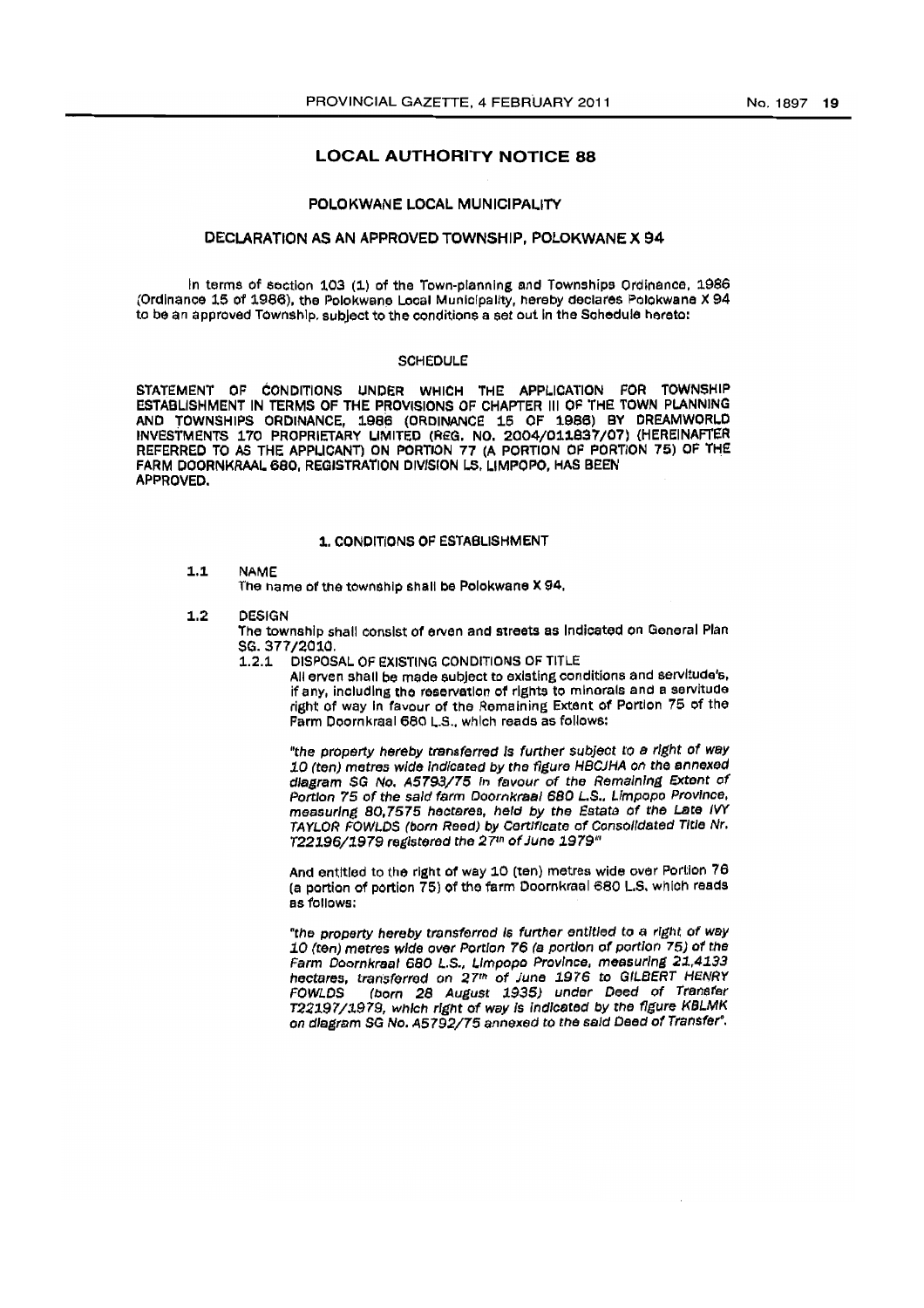#### But excluding:

(a) Tho following sarvftude's and restrictive conditions, whioh shall not be passed on to the erven in the township and which do not effect the township:

Conditions A1, 2 (I.)( ii) and (iii), Condition B, Condition C, Condition D<br>in Deed of Transfer T163570/2003

A. The former Portion c of Portion of LOT E of the said farm DOORNKRAAL 680 LS, Northern Province (of which the <br>property hereby transferred forms a portion) is

#### SUBJEOT and ENTITLED to the following servitudes:

- 1. That the owners of the said property and of Portions a, b, d and rhe Remaining Extent of' the said Portion of Lot E of the farm, measurIng :1.16,2742 hectares, tranSferred t)y PtJrtltlon Transfers Nos 8942/1927, 8938/1927, 8939/1927, and<br>8941/1927 respectively together with the owners of certain<br>Portion measuring 558,1947 hectares, transferred by Deed<br>of Transfer 8194/1903 (together comprising the Northern measuring 1110,1026 hectares, transferred to the estate of<br>the late PETRUS JOHANNES SNYMAN by Deed of Transfer<br>1318/1897, shall be reciprocally entitled to the use of the<br>running water on the abovementioned properties for watering of their cattle.
- 2. That the owners of the said farm DOORNKRAAL 680 LS shall be entitled to the water thereon as follows:
	- I) The owner of the Portion in extent 1518,6783<br>hectares registered under Deed of Transfer<br>935/1893, during eight days out of every sixteen days.
	- II) Tho owners of the former Remaining Extent of<br>Portion 58 of the said farm DOORNKRAAL 680 LS Indicated by the figure ABC D J F G H A on diagram<br>SG No. A5794/1975 annexed to Certificate of<br>Consolidated Title No 22196/1979 reglstered 27 June 1979 and the said Portlons a, b, d and the<br>Remaining Extent of Lot £ together with the owners of the Portions in extent 558,1947 hectares<br>transferred by Deed of Transfer 81.94/1903, during<br>four days out of every sixteen days; and
	- III) The owners of the said Portion in extent 1110,0983 hectares, transferred by Deod of Transfer<br>1318/1897 during four days out of every sixteen days."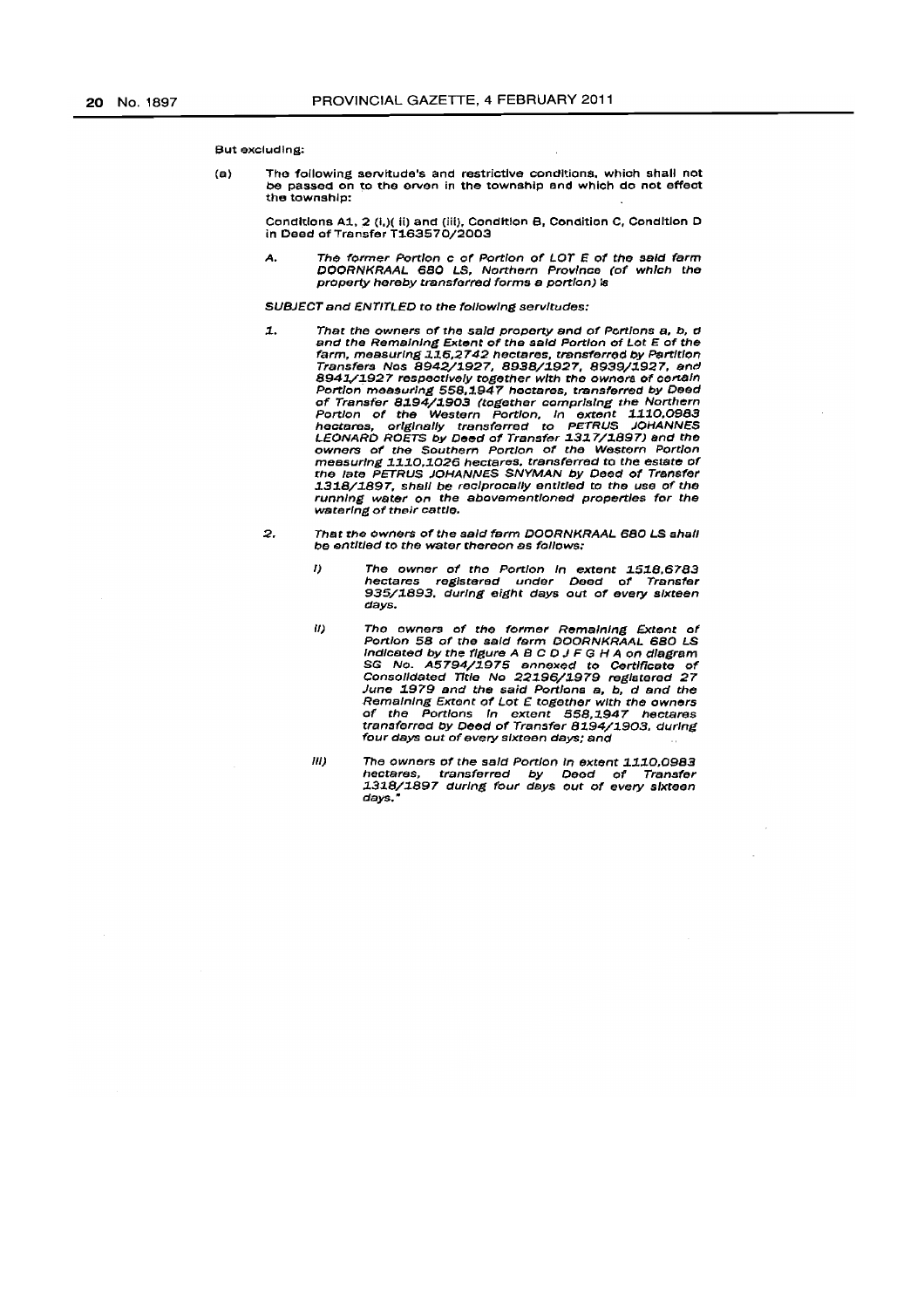3.

- ') The rights of the State Pres/dent descrIbed In Section 34 of the Land Settlement Act, 1912, regarding certain activities to be conducted on the land.
- *11)* Subject to the rights of the State President described In section thirty-one of the Land Settlement Act 1912, which *S81d* rights 'nter ails InoJude a reservation of mineral rights in favour of the State as will more fully appear from Certificate of Mineral RIghts No 252/1946 RM regIstered on the 6*tl'* June, 1948.
- B. The property hereby transferred is further ENTITLED to a right of way 10 (ten) metres wide over PORTION 76 (a portion of Portion 75) of the farm DOORNKRAAL 680 LS, Northern Province, MEASURING 21,4133 hectares: transferred on 27 June 1979 to GILBERT HENRY FOWLDS (born 28 August 1935) under Deed of Transfer T22197/1979, which right of way is indicated by the figure K B L M K on diagram SG No A5792/75 annexed to the said Deed of Transfer. •
- (b) EXISTING RIGHT OF WAY SERVITUDE 10 M WIDE
	- The existing Right of Way Servitude, 10 (ten) metres wide, as per Olagram S.G. No. A5793/1975, over Portion 77 (a portion of Portion 75) of the farm Doornkraal 680, Registration Division LS, Limpopo, which only affects EPA avenue.

#### 2. CONDITIONS OF TITLE

CONDITIONS IMPOSED BY THE AUTHORISED LOCAL AUTHORITY IN TERMS OF THE PROVISIONS OF THE TOWN PLANNING ANO TOWNSHIPS ORDINANCE, No.15 OF 19Se

The erven mentioned hereunder shall be subject to the conditions as indicated, Imposed by the Polokwane Municipality as authorised local authority in terms of the provisions of the Town Planning and Townships Ordinance. 1986 (Ordinance 15 of 1986).

- (1) ALL ERVEN
	- (a) The erf is subject to a servitude, 2 m wlda, In favour of the local authority for sewage and other municipal purposes along any two boundaries other than a streot boundary and In the case of a panhandle erf, an additional servitude for municipal purposes 2 m wide across the access portion of the erf, if and when required by the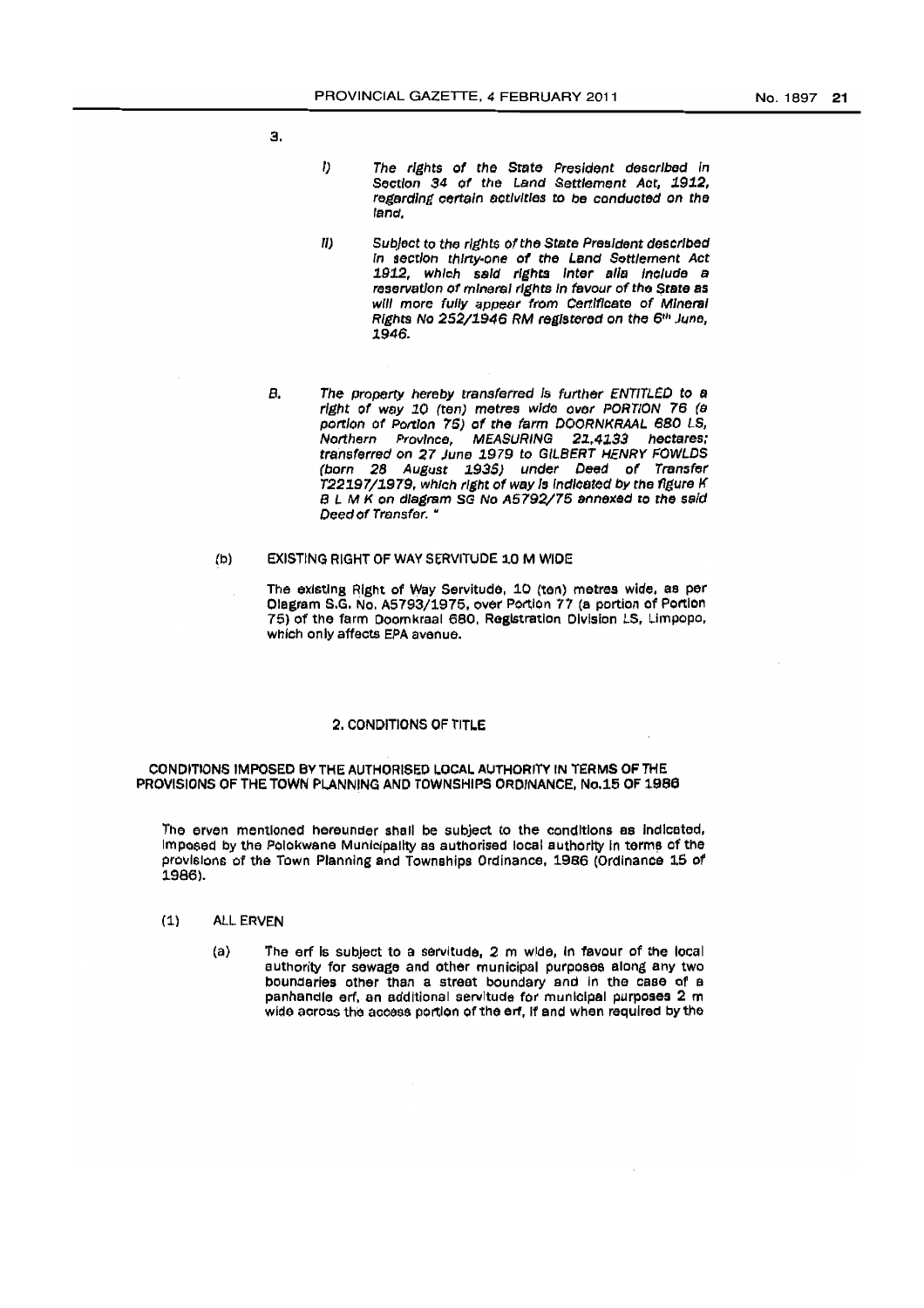tOCBI authority; Provided that the local authority may dispense with any such servitude.

- (b) No building or other structure shall be erected within the aforesaid servitude area and no large-rooted trees Ghall be planted within the area of such servitude or  $2 \text{ m}$  thereof.
- (c) ihe local authority shall be entitled to deposit temporarily on the land adjoining the aforesaid servitude such material as may be excavated by it during tho course of the construction, malntenanoe or removal of such sewage mains and other works as it in its discretion may deem necessary and shall further be entitled to reasonable access to the said land for the aforesaid purpose subject to any damage done during the process of the construction, maintenance or removal of such sowage mains and other works being made good by the local authority.
- (d) The erf is situated in an area with soil conditions which may affect buildings and structures detrimentally and result in damage. Building plans submitted to the local authority shall indicate measures in accordance with recommendations contained in the engineeringgeological report compiled for the township. to limit possible damage to the buildings and struotures as a result of the unfaVOurable foundation conditions, unless proof is submitted to the local authority that such measures are unnecessary Ot the same purpose oan be achieved by alternative measures.

# (2) ERF 20293 AND EPA AVENUE

The erf and adjoining EPA Avenue is subject to a servitude area, as indicated on General Plan S.G. No. 377/2010 for Polokwane Extension 94.

Adv J.1. THUBAKGALE, MunicIpal Manager Civic Centre, Polokwane, 0700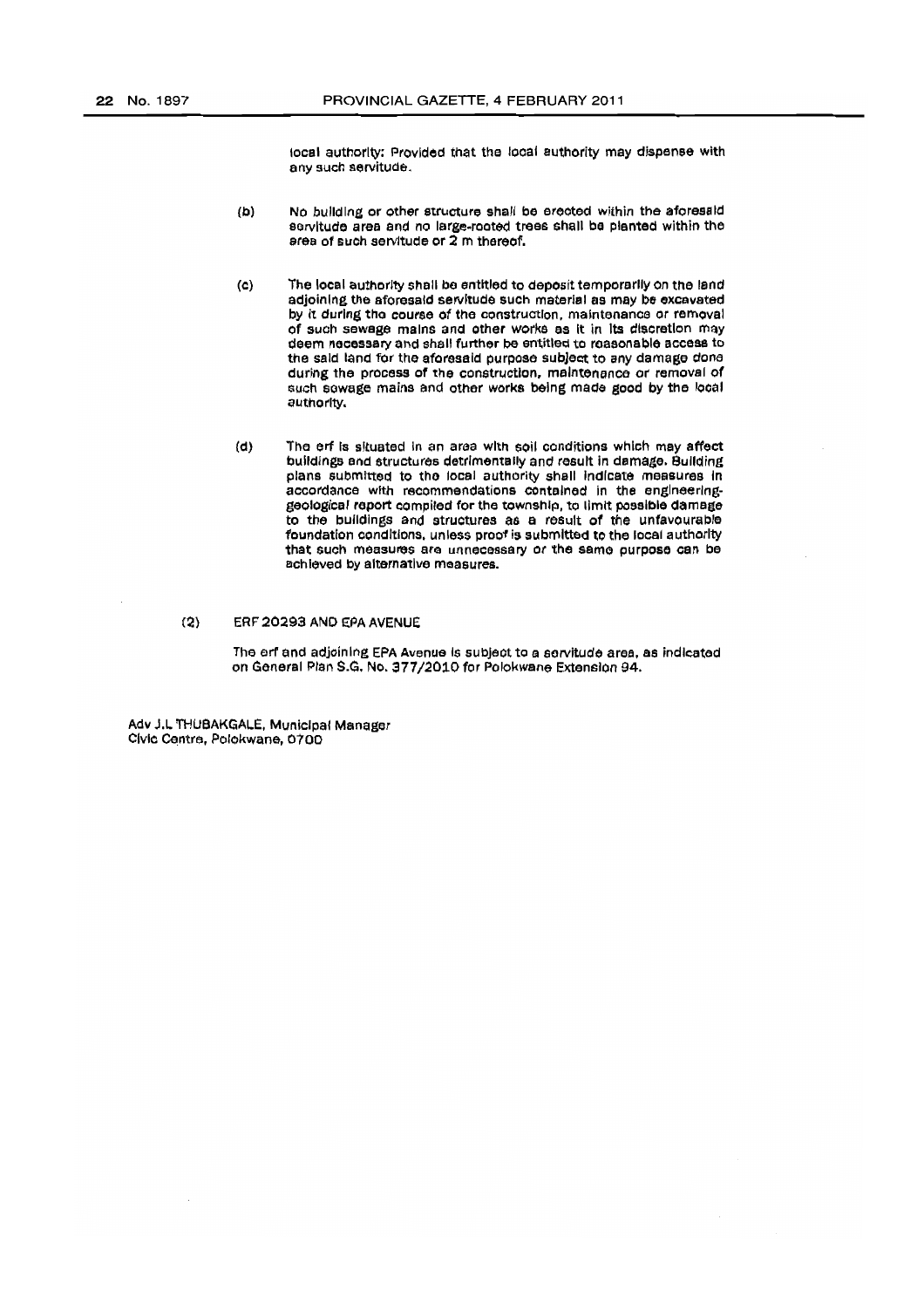$\sim$ 

 $\sim 10^{-10}$ 

 $\sim 10^{-1}$ 

| Notice declaring township on approved town-<br>ship,                                                                                                                                                                                                                                                                                                                                                                                                                                                                                                                                                                                                                                                                                                                                                                                                                                                                                                                                                                                                                                                    | Kennisgewing wat dorp tot goedgekeurde<br>dorp verklaar.                                                                                                                                                                                                                                                                                                                                                                                                                                                                                                                                                                                                                                                                                                                                                                                                                                                                                                                                                                                                                                                                                         |  |  |
|---------------------------------------------------------------------------------------------------------------------------------------------------------------------------------------------------------------------------------------------------------------------------------------------------------------------------------------------------------------------------------------------------------------------------------------------------------------------------------------------------------------------------------------------------------------------------------------------------------------------------------------------------------------------------------------------------------------------------------------------------------------------------------------------------------------------------------------------------------------------------------------------------------------------------------------------------------------------------------------------------------------------------------------------------------------------------------------------------------|--------------------------------------------------------------------------------------------------------------------------------------------------------------------------------------------------------------------------------------------------------------------------------------------------------------------------------------------------------------------------------------------------------------------------------------------------------------------------------------------------------------------------------------------------------------------------------------------------------------------------------------------------------------------------------------------------------------------------------------------------------------------------------------------------------------------------------------------------------------------------------------------------------------------------------------------------------------------------------------------------------------------------------------------------------------------------------------------------------------------------------------------------|--|--|
| 103.(1) After the provisions of sections 72.<br>75, 99 and 101 have been complied with<br>and the authorized local authority to which<br>application has been made in terms of<br>section 96(1) is satisfied that the township is<br>situated within its area of jurisdiction, such<br>local authority shall, by notice in the<br>Provincial Gazette, declare the township an<br>approved township and it shall, in a schedule<br>to such notice, set out the conditions on<br>which the township is declared an approved<br>township.                                                                                                                                                                                                                                                                                                                                                                                                                                                                                                                                                                  | 103.(1) Nadat aan die bepalings van artikels<br>72, 75, 99 en 101 voldoen is en die<br>gemagtigde plaaslike bestuur by wie aansoek<br>Ingevolge artikel 96(1) gedoen is, cortuig is<br>dat die dorp binne sy regagebied geleë is,<br>verklaar sodanige plaaslike bestuur die dorp<br>by kennisgewing in die Provinslale Koerant<br>tot 'a goedgekeurde dorp en sit hy in 'a bylae<br>by sodanige kennisgewing die voorwaardes<br>ulteen waarop die dorp tot 'n goedgekeurde<br>dorp verklaar word.                                                                                                                                                                                                                                                                                                                                                                                                                                                                                                                                                                                                                                               |  |  |
| (2) After an authorized local authority has<br>published a notice as contemplated in<br>subsection (1), it shall forward a copy of-                                                                                                                                                                                                                                                                                                                                                                                                                                                                                                                                                                                                                                                                                                                                                                                                                                                                                                                                                                     | (2) Nadat 'n gemagtigde plaaslike bestuur<br>'n kennisgewing gepubliseer het 5005 in<br>subartikel (1) beoog, stuur by onverwyld 'n<br>afskrif van-<br>(a) die kennisgewing;                                                                                                                                                                                                                                                                                                                                                                                                                                                                                                                                                                                                                                                                                                                                                                                                                                                                                                                                                                     |  |  |
| $(a)$ the notice;                                                                                                                                                                                                                                                                                                                                                                                                                                                                                                                                                                                                                                                                                                                                                                                                                                                                                                                                                                                                                                                                                       | (b) die bylae by die kennisgewing; en                                                                                                                                                                                                                                                                                                                                                                                                                                                                                                                                                                                                                                                                                                                                                                                                                                                                                                                                                                                                                                                                                                            |  |  |
| (b) the schedule to the notice; and<br>(c) the general plan of the township, as<br>approved,                                                                                                                                                                                                                                                                                                                                                                                                                                                                                                                                                                                                                                                                                                                                                                                                                                                                                                                                                                                                            | (c) die algemene plan van die dorp soos<br>goedgekeur,                                                                                                                                                                                                                                                                                                                                                                                                                                                                                                                                                                                                                                                                                                                                                                                                                                                                                                                                                                                                                                                                                           |  |  |
| forthwith to the Director.                                                                                                                                                                                                                                                                                                                                                                                                                                                                                                                                                                                                                                                                                                                                                                                                                                                                                                                                                                                                                                                                              | pan die Direkteur.                                                                                                                                                                                                                                                                                                                                                                                                                                                                                                                                                                                                                                                                                                                                                                                                                                                                                                                                                                                                                                                                                                                               |  |  |
| decisions<br>of I<br>certain<br>Appeal<br>against<br>authorized local authority.<br>104.(1) An applicant or objector who is<br>aggrieved by -<br>(a) a decision of an authorized local authority<br>any application contemplated in<br>on<br>section 96(1) or 99(1) may, within a<br>period of 28 days from the date he was<br>notified in writing by the local authority of<br>the decision, or within such further<br>period, not exceeding 28 days, as the<br>Director may allow:<br>(b) the refusal or unreasonable delay of an<br>authorized local authority to give a<br>decision contemplated in paragraph (a)<br>may, at any time,<br>appeal through<br>tho<br>Director<br>the<br>to<br>Administrator by lodging with the Director a<br>notice of appeal setting out the grounds of<br>appeal, and he shall at the same time<br>provide the authorized local authority with a<br>copy of the notice.<br>(2) The authorized local authority shall,<br>within a period of 30 days from the date of<br>rocolpt of a copy ot a notice of appeal in<br>terms of subsection (1), submit the following | besilssings<br>van<br>sekere<br>Appêl<br>teen<br>gemagtigde plaaslike bestuur.<br>104.(1) 'n Aansoeker of beswaarmaker wat<br>gegrief is dour $-$ ,<br>(a) 'n beslissing van 'n gemagtigde plaaslike<br>bestuur oor enige nansoak in artikel<br>96(1) of 99(1) beoog, kan binne 'n<br>tydperk van 28 dae vanaf die datum<br>waarop hy skriftelik deur die plaaslike<br>bestuur van die beslissing in kennis<br>gestel is, of binne die verdere tydperk<br>van hoogstens 28 dae wat die Direkteur<br>toolaat:<br>(b) die weiering of onredelike versuim van 'n<br>gemagtigde plaaslike bestuur om 'n<br>beslissing to gee in paragraaf (a) beoog.<br>kan te eniger tyd,<br>deur die Direkteur na die Administrateur<br>appelleer deur 'n kennisgewing van appel by<br>die Direkteur in to dien wat die gronde van<br>appel ulteensit, en hy voorsien terselfdertyd<br>die gemagtigde plaaslike bestuur van 'n<br>afskrif van die kennisgewing.<br>(2) Die gemagtigde plaaslike bestuur iê<br>binne 'n tydperk van 30 dae vanaf die datum<br>die<br>afskrif<br>van<br>ontvangs<br>'n.<br>van<br>van<br>kennisgewing van appèl ingevolge subartikel |  |  |
| documents to the Director:<br>(a) a copy of—                                                                                                                                                                                                                                                                                                                                                                                                                                                                                                                                                                                                                                                                                                                                                                                                                                                                                                                                                                                                                                                            | die<br>aan<br>(1) die volgende dokumente<br>Direkteur voor:<br>(a) 'n afskrif van --                                                                                                                                                                                                                                                                                                                                                                                                                                                                                                                                                                                                                                                                                                                                                                                                                                                                                                                                                                                                                                                             |  |  |

 $\sim 10^{-1}$